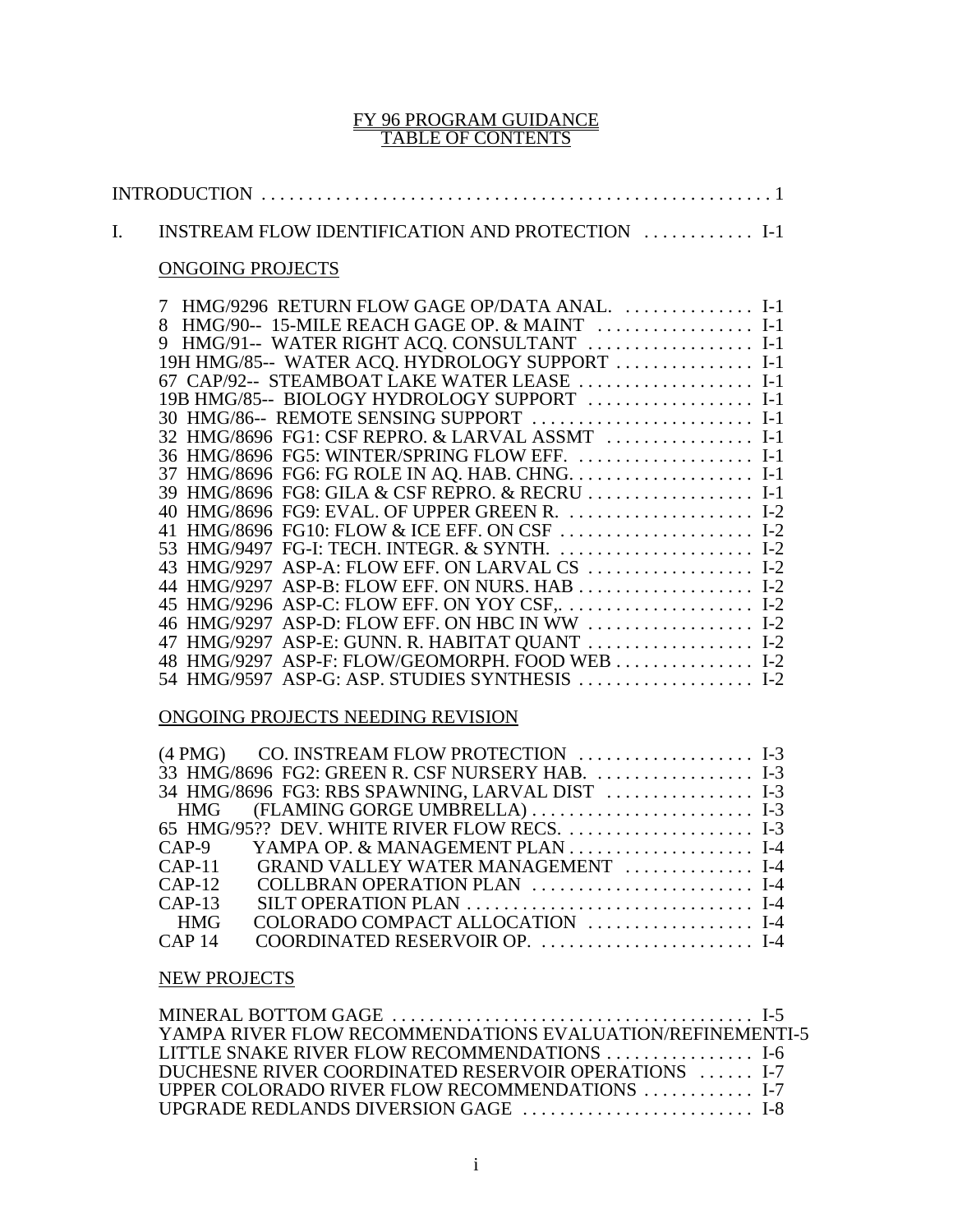| II.  |                                                                                                                                                                                                                                                                                                |
|------|------------------------------------------------------------------------------------------------------------------------------------------------------------------------------------------------------------------------------------------------------------------------------------------------|
|      | <b>ONGOING PROJECTS</b>                                                                                                                                                                                                                                                                        |
|      | CAP <sub>6</sub><br>CAP/9399 FLOODPLAIN RESTORATION PGM  II-1<br>CAP4<br>57 HMG/9596 PASSAGE FLOWS BELOW REDLANDS  II-1                                                                                                                                                                        |
|      | ONGOING PROJECTS NEEDING REVISION                                                                                                                                                                                                                                                              |
|      | CAP <sub>6</sub><br>CAP/9399 FLOODPLAIN RESTORATION PGM  II-2<br>TUSHER WASH DIVERSION FISH PASSAGE  II-4<br>CAP                                                                                                                                                                               |
|      | NEW PROJECTS                                                                                                                                                                                                                                                                                   |
|      | <b>BASIN-WIDE EVALUATION OF RAZORBACK RESTORATION ACTIVITIESII-5</b>                                                                                                                                                                                                                           |
| III. | REDUCE NONNATIVE FISH AND SPORTFISH IMPACTS  III-1                                                                                                                                                                                                                                             |
|      | <b>ONGOING PROJECTS</b>                                                                                                                                                                                                                                                                        |
|      | NNA9597 GUNNISON NONNATIVE REMOVAL III-1<br>58                                                                                                                                                                                                                                                 |
|      | ONGOING PROJECTS NEEDING REVISION                                                                                                                                                                                                                                                              |
|      | 59 NNA9596 GREEN RIVER NONNATIVE FISH MANAGEMENT III-1<br>-- NNA95 YAMPA NONNATIVE REMOVAL  III-1                                                                                                                                                                                              |
|      | <b>NEW PROJECTS</b>                                                                                                                                                                                                                                                                            |
|      | NONNATIVE FISH CONTROL STRATEGIC PLAN & AGREEMENT  III-1<br>OURAY REFUGE NONNATIVE FISH ESCAPEMENT CONTROL  III-3<br>ELKHEAD RESERVOIR NONNATIVE FISH ESCAPEMENT CONTROL III-4<br>COLORADO RIVER POND FISHERY RECLAMATION  III-5<br>HIGHLINE RESERVOIR NONNATIVE FISH ESCAPEMENT CONTROL III-6 |
| IV.  | PROPAGATION & GENETICS MANAGEMENT  IV-1                                                                                                                                                                                                                                                        |
|      | <b>ONGOING PROJECTS</b>                                                                                                                                                                                                                                                                        |
|      | 27 RMD8997 GILA TAXONOMY: MTDNA  IV-1<br>RMD9596 RAZORBACK BATCH-MARKING  IV-1<br>63                                                                                                                                                                                                           |
|      | ONGOING PROJECTS NEEDING REVISION                                                                                                                                                                                                                                                              |
|      | 28 STK89-- PROP./NONNATIVE FISH COORD.  IV-1<br>50 STK9496 EXPERIMENTAL RAZORBACK STOCKING  IV-2<br>CAP7 CAP9498 PROP. FACILITIES CONSTR.  IV-2                                                                                                                                                |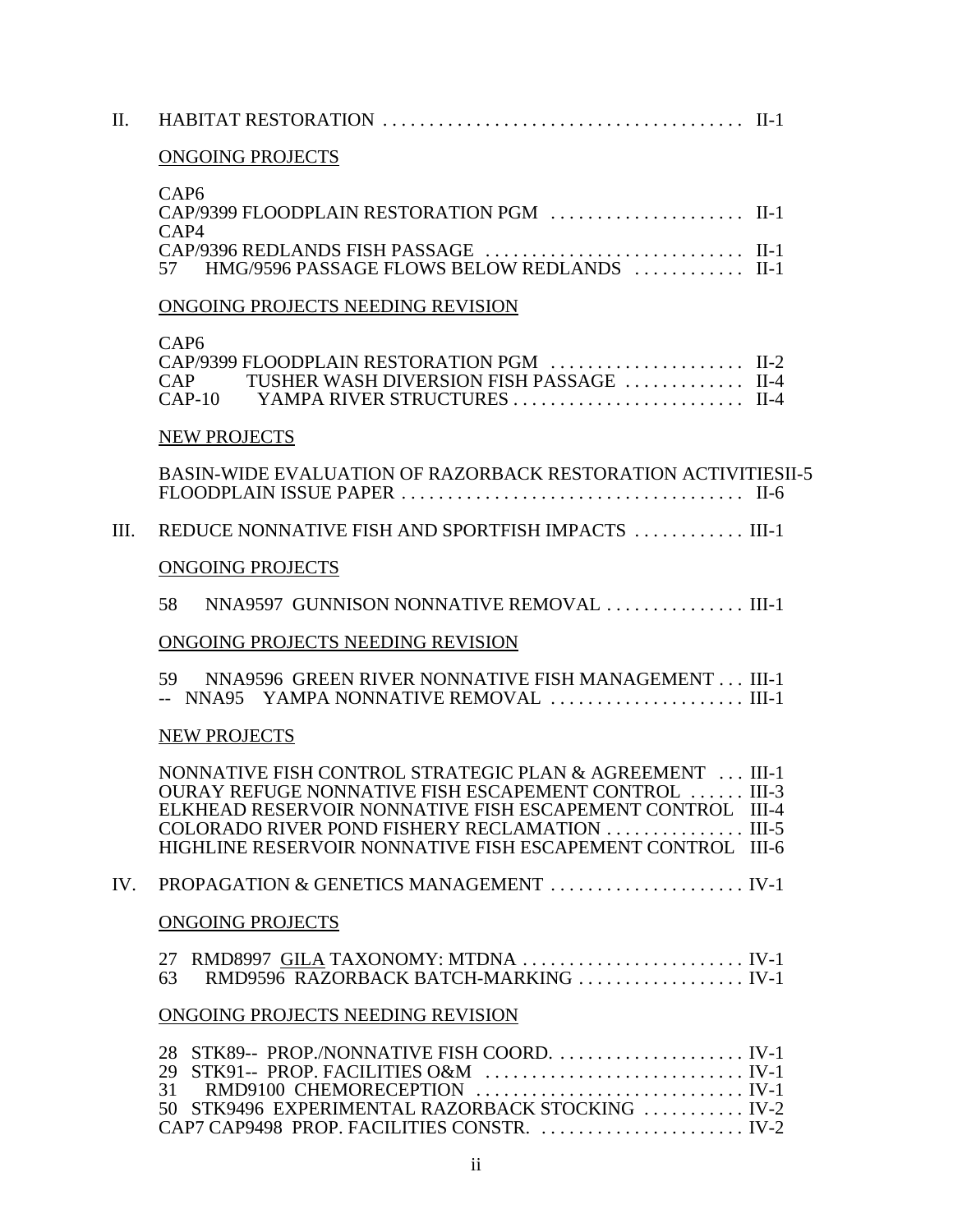| $V_{\cdot}$ | RESEARCH, MONITORING, & DATA MANAGEMENT  V-1                                                                                                                                                |
|-------------|---------------------------------------------------------------------------------------------------------------------------------------------------------------------------------------------|
|             | <b>ONGOING PROJECTS</b>                                                                                                                                                                     |
|             | 15<br>16<br>RMD/85-- STANDARDIZED MONITORING PROGRAM  V-1<br>22                                                                                                                             |
|             | ONGOING PROJECTS NEEDING REVISION                                                                                                                                                           |
|             | 55<br>ID DEFICIENCIES IN LIFE HISTORY INFO.  V-1<br><b>RMD</b>                                                                                                                              |
| VI.         | INFORMATION, EDUCATION, & PUBLIC INVOLVEMENT  VI-1                                                                                                                                          |
|             | <b>ONGOING PROJECTS</b>                                                                                                                                                                     |
|             | 12 NNA/89-- INFORMATION AND EDUCATION  VI-1<br>12A PROJECT-SPECIFIC PUBLIC INVOLVEMENT  VI-1                                                                                                |
| VII.        |                                                                                                                                                                                             |
|             | <b>ONGOING PROJECTS</b>                                                                                                                                                                     |
|             | 5 PMG/94-- WYOMING PROGRAM MANAGEMENT  VII-1                                                                                                                                                |
|             | ONGOING PROJECTS NEEDING REVISION                                                                                                                                                           |
|             | 1 PMG/88-- UTAH PROGRAM MANAGEMENT  VII-1<br>2 PMG/88-- B. RECLAMATION PROGRAM MGMT. VII-1<br>3 PMG/88-- SERVICE PROGRAM MANAGEMENT  VII-1<br>4 PMG/88-- COLORADO PROGRAM MANAGEMENT  VII-1 |
|             | APPENDIX A: DIRECTIONS FOR PUBLIC INVOLVMENT PLAN PREPARATION1                                                                                                                              |
|             |                                                                                                                                                                                             |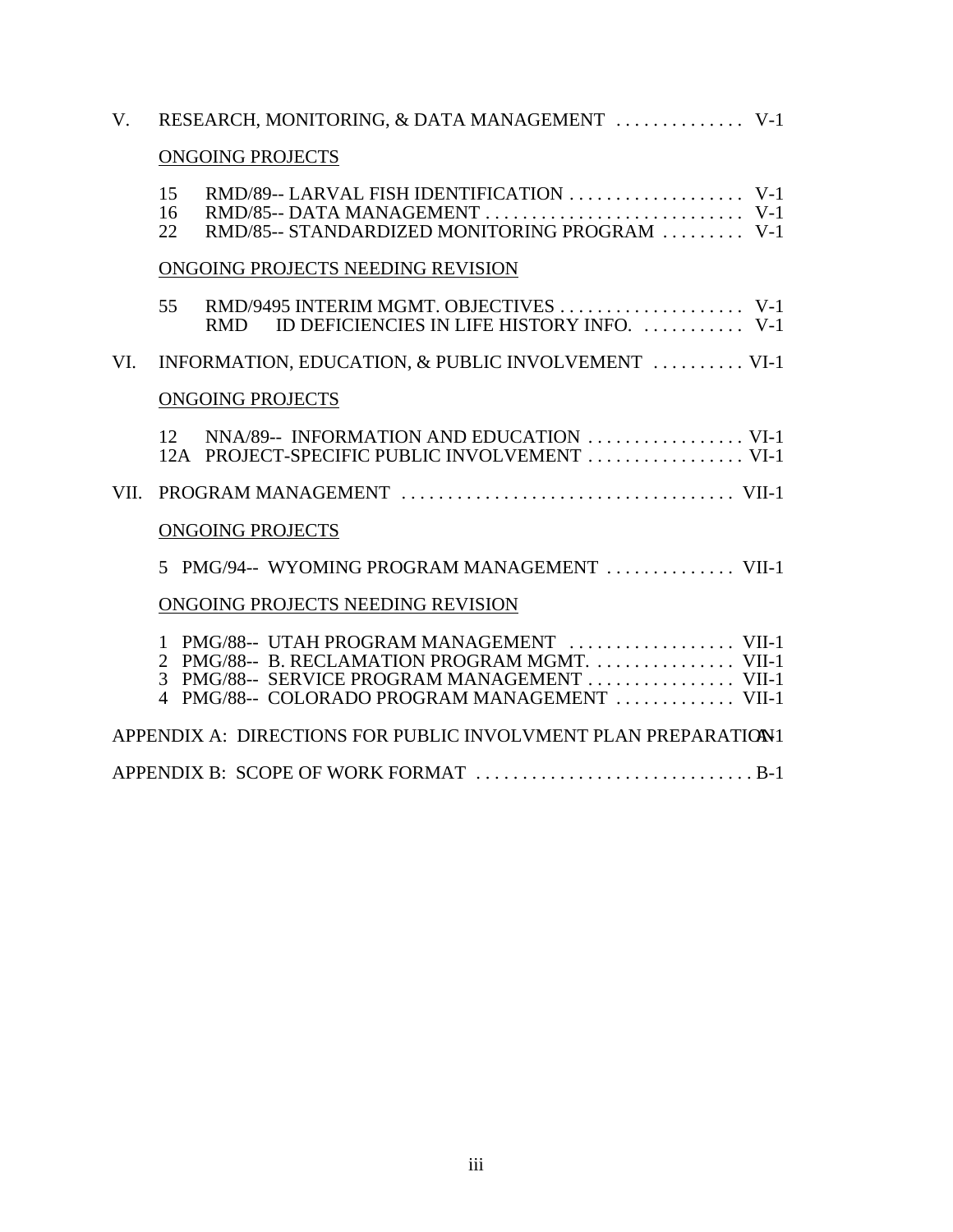## **INTRODUCTION**

This is the guidance for development of the Recovery Program's FY 96 Work Plan. The guidance was developed on the basis of the Recovery Program's Recovery Action Plan (RIPRAP) and input from the technical and Management committees. The RIPRAP identifies all the activities currently believed necessary and feasible to recover the endangered fish in the Upper Basin. Thus, annual Program guidance is closely tied to the RIPRAP.

Like the RIPRAP, the guidance is organized by recovery element. Within each recovery element, guidance is provided for ongoing, ongoing-revised, and new projects. Ongoing projects are those previously approved for out-year funding for which goals/objectives, methods, cost, and expected outcome have not changed significantly. Scopes of work for these projects should require only minor updates. Ongoing-revised projects are those previously approved for outyear funding for which goals, objectives, methods, cost, or expected outcome have changed significantly (as outlined in the guidance), thus their scopes of work may require more changes. New projects are those not previously approved for out-year funding and completely new scopes of work will be developed for these.

The expected FY 96 budget is generally identified for each project. Recommended principal investigators are typically identified for new projects. The Program Director and his staff will consider the following factors in recommending principal investigators to conduct work under the FY 96 Work Plan: 1) investigator's past experience in the subject; 2) investigator's availability to do the work; 3) investigator's past performance (quality and timeliness of products); 4) relationship of project to other work being conducted by the investigator; 5) availability of State and Federal staff to conduct the work; and 6) funding and contract limitations.

The FY 96 guidance is a request for proposals for FY 96 activities; proposed scopes-of-work are requested for each of the projects listed herein. Scopes of work should be prepared according to the format in Appendix B. The format is available electronically by request to kantolaa@fws.gov. Scopes of work for technical projects (Recovery Elements I-VI) are due NO LATER THAN May 12, 1995 (this includes scopes of work for capital funding projects). Program management scopes of work are due by July 1, 1995. Scopes of work should be submitted on disk or by electronic mail in WordPerfect 5.1 format to Angela Kantola. Through April 30, Angela's e-mail address is kantolaa@fws.gov. Beginning May 1, Angela's e-mail address is angela\_kantola@fws.gov. If you cannot submit your scope of work in WordPerfect 5.1 format, contact Angela Kantola (303/236-2985, ext 221) to determine the next best format to use.

Upon receipt of the proposed scopes of work, the Program Director's office will begin working (with technical advisory panels and principal investigators) to review and refine the scopes of work and develop a recommended technical annual work plan. This recommended work plan and refined scopes of work will be submitted by the Program Director to the technical committees for review on June 23. Technical committee comments are then due to the Program Director and Management Committee members, consultants, and interested parties by July 20. The recommended program management work plan also is due from the Program Director to the Management Committee at this time. The Management Committee will meet on August 2-3 to discuss the recommended work plans and approve projects for the Draft FY 96 Work Plan. The Draft Work Plan will be submitted to the Implementation Committee for review by August 25. The Implementation Committee will meet on September 7, the final FY 96 Work Plan will be distributed to Program participants by October 1, and final scopes of work will be distributed by October 15.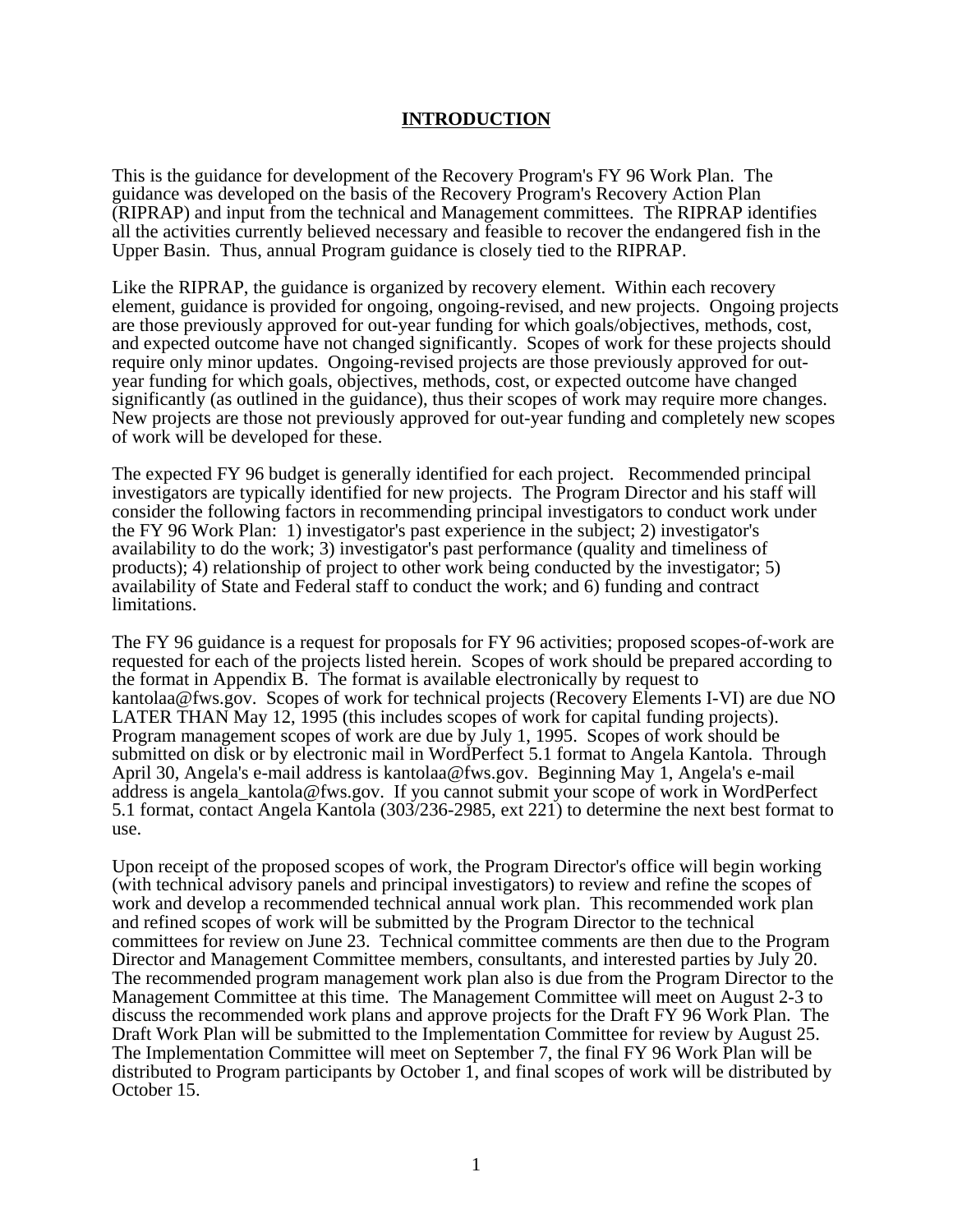This schedule and process for development of the FY 96 work plan are different from previous years. The new process reflects the changes in the Program Organization and Mission document which calls for Program staff to develop work planning products and for technical committees to serve in an advisory capacity. Under this new process, technical committees will receive much more refined scopes of work than they have in previous years, and will comment on these scopes of work, but will not rank them as they have in the past.

If you have any questions about this guidance or the FY 96 work plan development process, please contact John Hamill or Angela Kantola at 303/236-2985, ext 223 or 221, respectively.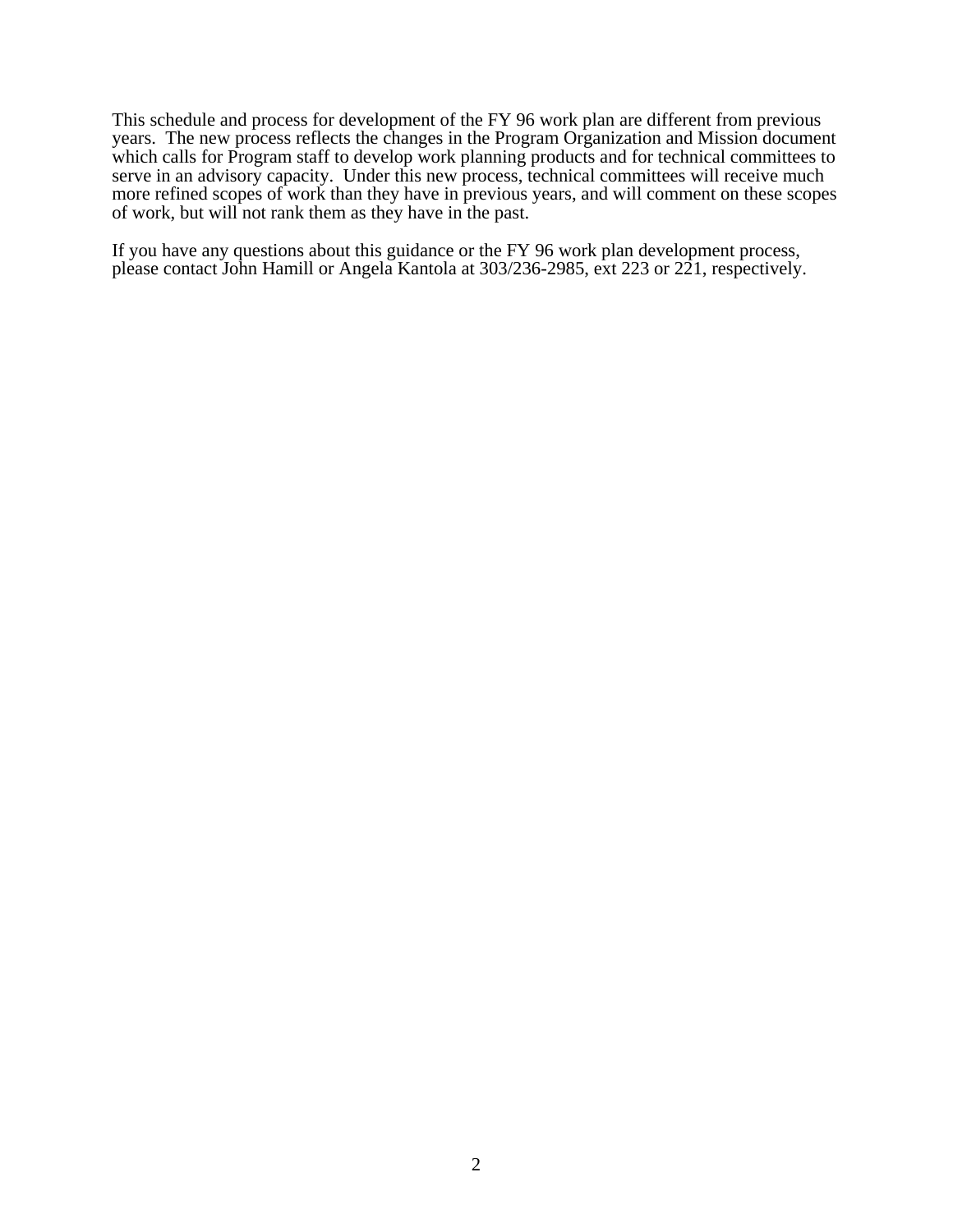# **I. INSTREAM FLOW IDENTIFICATION AND PROTECTION:**

# *ONGOING PROJECTS*

# **PROJECTED FY 96 NUMBER TITLE BUDGET**

**7 HMG/9296 RETURN FLOW GAGE OP/DATA ANAL**. 0 Funds included under #9 (estimate 8.0K)

**8 HMG/90-- 15-MILE REACH GAGE OP. & MAINT** 4.0 No major changes to project scope or budget expected.

**9 HMG/91-- WATER RIGHT ACO. CONSULTANT** 40.0 No major changes to project scope or budget expected.

**19H HMG/85-- WATER ACQ. HYDROLOGY SUPPORT** 33.0 No major changes to project scope or budget expected.

**67 CAP/92-- STEAMBOAT LAKE WATER LEASE** 32.0 No major changes to project scope or budget expected.

**19B HMG/85-- BIOLOGY HYDROLOGY SUPPORT** 50.0 Support activities should be similar to those in FY 95 (e.g. temperature data and collection, hydrology support for Aspinall and Flaming Gorge studies, hydrology support for development of flow recommendations, etc.)

### **30 HMG/86-- REMOTE SENSING SUPPORT** 100.0

Currently supported studies (FG & Aspinall) are ongoing through FY 96. PI recommends: 1) assessing overall remote sensing needs of the Recovery Program; and 2) considering putting all data (or selected subset) in a GIS (as GCES has done). Staff recommendation: in coordination with PI and other researchers, new Instream Flow Coordinator should assess overall remote sensing needs and determine utility of putting data into a GIS by 1/96 (so recommendations can be incorporated into FY 97 work plan development).

#### **32 HMG/8696 FG1: CSF REPRO. & LARVAL ASSMT** 98.0

No major changes to project scope or budget expected.

#### **36 HMG/8696 FG5: WINTER/SPRING FLOW EFF.** 53.0

PI's recommend coordinating with #35 to look for marked fish in both the upper and lower Green River (however #35 ends in FY 95, so this would not apply to the FY  $96$  SOW).

#### **37 HMG/8696 FG6: FG ROLE IN AQ. HAB. CHNG**. 24.2

No major changes to project scope or budget expected.

#### **39 HMG/8696 FG8: GILA & CSF REPRO. & RECRU** 69.5

No major changes to project scope or budget expected.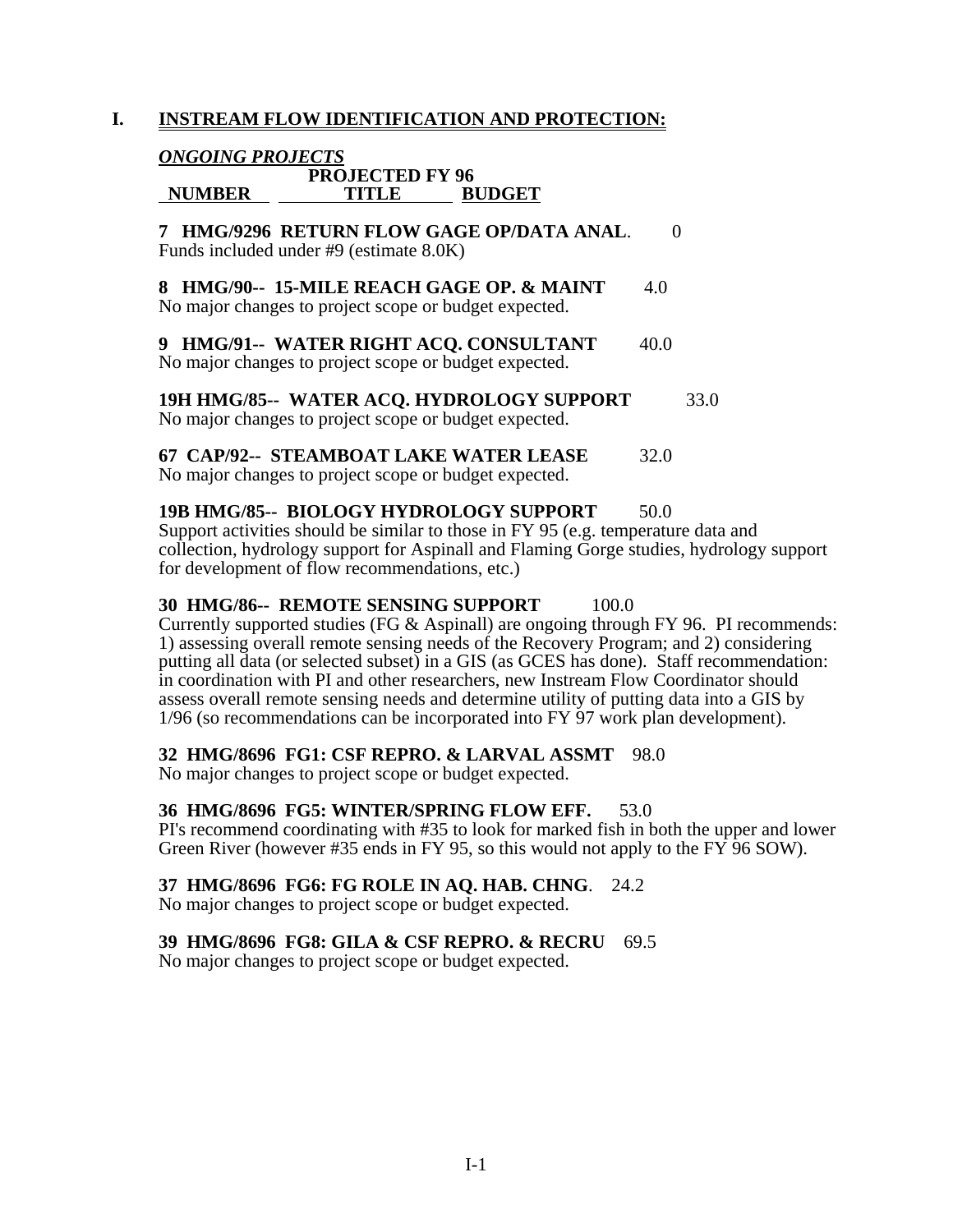#### **PROJECTED FY 96 NUMBER TITLE BUDGET**

### **40 HMG/8696 FG9: EVAL. OF UPPER GREEN** R. 25.0

 PI recommends increased spring sampling to detect any fish moving into the Green River during pre- and post-runoff periods. Also, if permits allow, PI recommends collecting stomach samples from selected predaceous nonnative fishes to document food habits. These refinements are not likely to significantly change the scope or budget of this project.

#### **41 HMG/8696 FG10 : FLOW & ICE EFF. ON CSF** 44.1

No major changes to project scope or budget expected.

#### **53 HMG/9497 FG-I: TECH. INTEGR. & SYNTH.** 80.0

PI's recommend full funding for FY 95 (\$60K was requested, but only \$10.7K was programmed, so an additional \$49.3 is needed). Staff recommendation: this synthesis will be critical to meeting RIPRAP deadlines for Green River flow recommendations. Thus, providing as much of the needed \$49.3K as possible should be a very high priority for any remaining FY 95 funds. Also, need to be sure this is fully funded in FY 96.

### **43 HMG/9297 ASP-A: FLOW EFF. ON LARVAL CS** 114.5

PI recommends expanding sampling in Colorado by 15 days and adding a larval sampling site to the Colorado River near Connected Lakes. Previous year funds will cover most of this expansion, so this is a minor refinement that will not substantially change the project scope or budget.

### **44 HMG/9297 ASP-B: FLOW EFF. ON NURS. HAB** 71.5

No major changes to project scope or budget expected.

**45 HMG/9296 ASP-C: FLOW EFF. ON YOY CSF,.** 30.0 No major changes to project scope or budget expected.

#### **46 HMG/9297 ASP-D: FLOW EFF. ON HBC IN WW** 45.0 No major changes to project scope or budget expected.

#### **47 HMG/9297 ASP-E: GUNN. R. HABITAT QUANT** 20.0

No major changes to project scope or budget expected.

#### **48 HMG/9297 ASP-F: FLOW/GEOMORPH. FOOD WEB** 121.6

PI's recommend additional funding for stomach sample analysis in FY 95 (\$6,500) and FY 96 (\$11,000). Stomach sampling was approved in the scope of work, but the budget was mistakenly left out. Staff recommendation: \$6,500 for stomach sampling should be a high priority for any available FY 95 funds. Stomach sampling for \$11,000 should be considered ongoing for FY 96.

#### **54 HMG/9597 ASP-G: ASP. STUDIES SYNTHESIS** 25.0

No major changes to project scope or budget expected.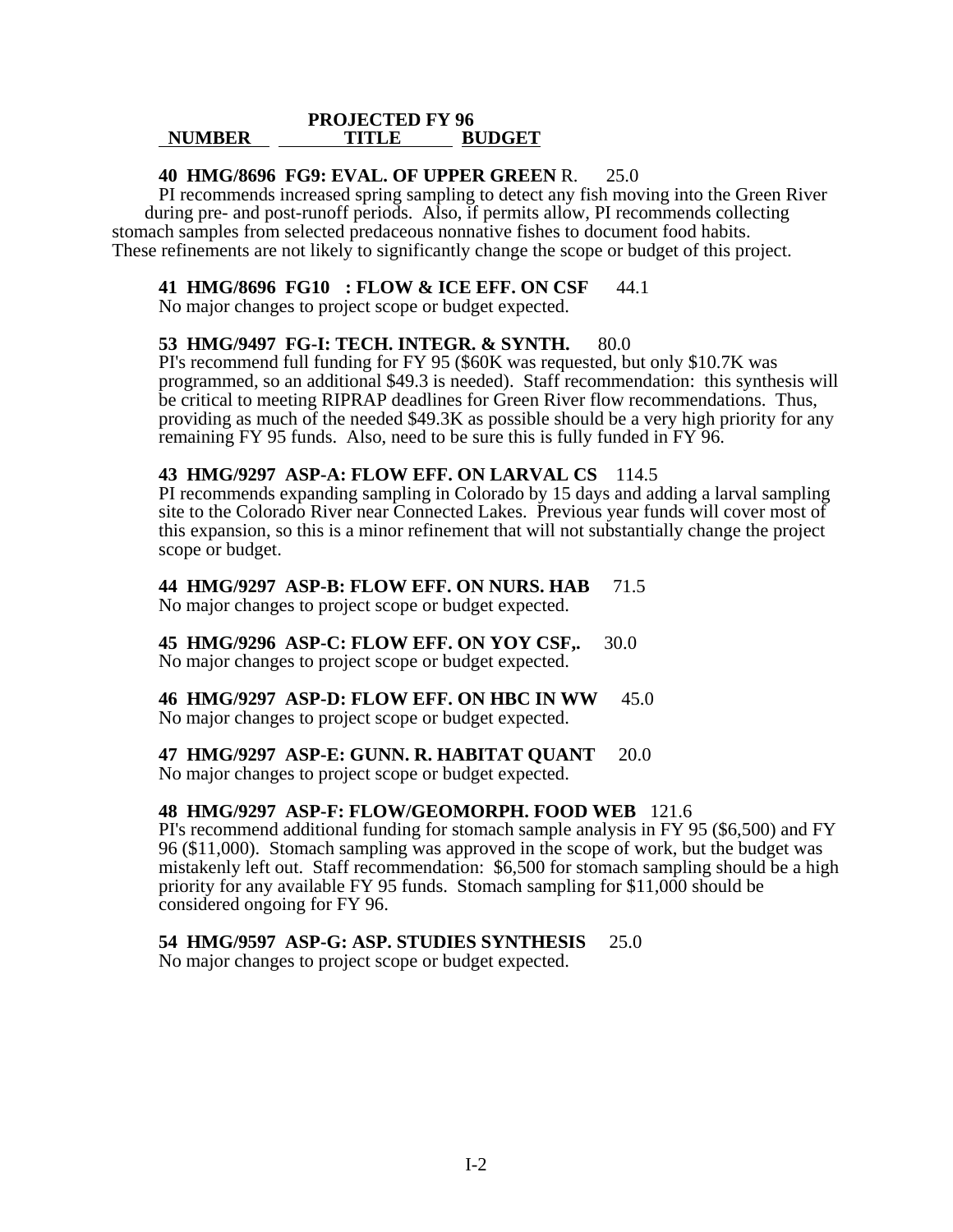#### *ONGOING PROJECTS NEEDING REVISION*  **PROJECTED FY 96 NUMBER TITLE BUDGET**

## **(4 PMG) CO. INSTREAM FLOW PROTECTION** Unknown

Colorado needs to segregate important instream protection activities (as reflected in the RIPRAP) from their general program management scope of work. Colorado also needs to determine if any Recovery Program funding will be needed for this work in FY 96.

## **33 HMG/8696 FG2: GREEN R. CSF NURSERY HAB.** 83.4

PI recommends adding an evaluation of quality (production-related) to this study. This evaluation appears to have been included in the FY 95 scope of work. If this recommendation would require significant changes for FY 96, the Flaming Gorge Research Team will need to consider it.

## **34 HMG/8696 FG3: RBS SPAWNING, LARVAL DIST** 46.7

PI's recommend eliminating use of electrofishing to determine congregations of ripe razorbacks on spawning bars (or use less harmful electrofishing fields). This change will be implemented in FY 95. PI's also recommend providing funding to: 1) continue DNA analysis of suspected razorback larvae; and 2) age collected razorback larvae by otoliths. Implementing the second recommendation would likely increase the project budget significantly and will need to be considered by the Flaming Gorge Research Team.

## **(FLAMING GORGE UMBRELLA)**

Any other recommended changes (such as correlating all early life history sampling with some measure of habitat availability [aerial video-imagery], as recommended by the PI's under the Colorado squawfish overwinter survival study [#35]), will be considered by the Flaming Gorge Research Team as they develop the umbrella proposal for FY 96.

Reclamation should develop a public involvement plan for Flaming Gorge and Aspinall releases as part of its FY 1996 scopes of work, The information and education coordinator is available to assist in developing this plan prior to April 30. Thereafter, the I&E Committee will review the draft plan and make suggestions before it is finalized by the lead agency.

#### **65 HMG/95?? DEV. WHITE RIVER FLOW RECS.** Unknown

Considered "ongoing needing revision" because the FY 95 scope of work has not yet been approved.

**CAP-9 YAMPA OP. & MANAGEMENT PLAN** 1,800.0 Revise scope of work to reflect results of feasibility study and clearly outline FY 96 work (and beyond). FY 96 activities will include: 1) NEPA compliance on Elkhead Reservoir enlargement and Yampa River operation & management; 2) administrative and legal activities regarding water rights conversion, NEPA compliance and funding agreements; and 3) preliminary design/engineering for Elkhead enlargement.

The lead agency should develop a public involvement plan as part of the FY 1996 scope of work, The information and education coordinator is available to assist in developing this plan prior to April 30. Thereafter, the I&E Committee will review the draft plan and make suggestions before it is finalized by the lead agency.

**CAP-11 GRAND VALLEY WATER MANAGEMENT** 500.0 Several technical issues were discussed at the recent Water Acquisition Committee meeting and Reclamation was asked to prepare a status report on this project. A draft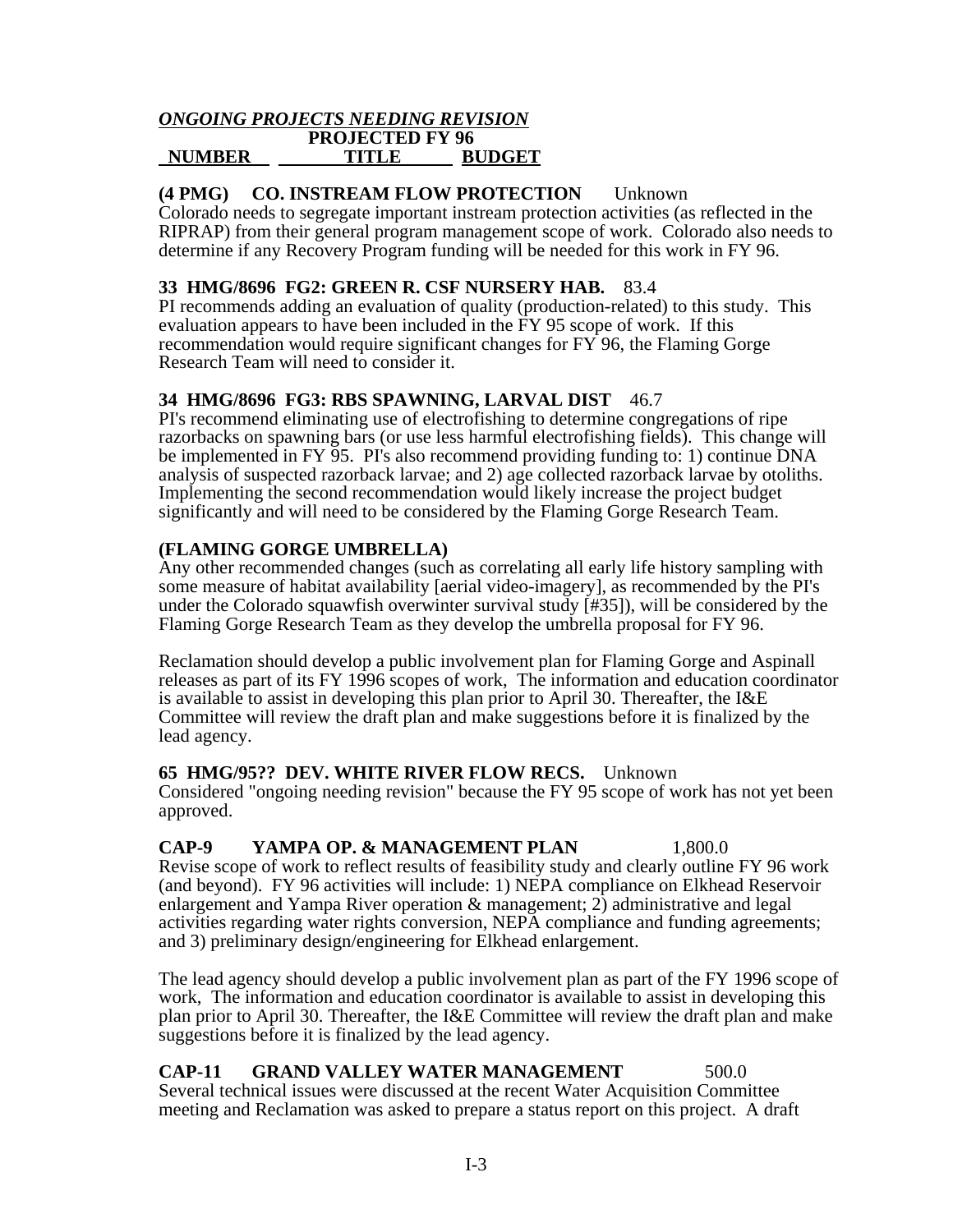report has been received and is under review. The scope of work should be revised to reflect current progress and budget requirements.

Reclamation should develop a public involvement plan as part of the FY 1996 scope of work, The information and education coordinator is available to assist in developing this plan prior to April 30. Thereafter, the I&E Committee will review the draft plan and make suggestions before it is finalized by the lead agency.

# **CAP-12 COLLBRAN OPERATION PLAN** Unknown

The project has reached the point where the next step is to begin to acquire water for the 15-mile reach. It is not currently known if funding for water acquisition will be needed in FY 96. A report on this project is due.

Reclamation should develop a public involvement plan as part of the FY 1996 scope of work, The information and education coordinator is available to assist in developing this plan prior to April 30. Thereafter, the I&E Committee will review the draft plan and make suggestions before it is finalized by the lead agency.

## **CAP-13 SILT OPERATION PLAN** 65.0

The work is on schedule but the Program has not received a progress report or appraisal report as called for in the scope of work. The scope needs to be revised to reflect additional public involvement work mentioned in the annual report.

Reclamation should develop a public involvement plan as part of the FY 1996 scope of work, The information and education coordinator is available to assist in developing this plan prior to April 30. Thereafter, the I&E Committee will review the draft plan and make suggestions before it is finalized by the lead agency.

## **COLORADO COMPACT ALLOCATION** Unknown

The public participation part of this project is behind schedule; 3 meetings have been held and additional information has been requested by the public. The review of the period of record has been completed. Development of the undepleted flow database has been delayed because of the volume of material to be reviewed and revised. The delays in the project may cause delays in Colorado instream flow filings. A new scope of work needs to be developed to reflect how the slippage in this activity will affect other RIPRAP tasks (instream flow filings).

## **CAP 14 COORDINATED RESERVOIR OP.** 200.0

Work on this has been delayed because of ongoing studies and negotiation associated with the Orchard Mesa Check case. The scope of work needs to be revised to reflect the current situation and anticipated level of effort. The budget also needs to be revised to realistically reflect tasks in the revised scope of work.

Reclamation should develop a public involvement plan as part of the FY 1996 scope of work, The information and education coordinator is available to assist in developing this plan prior to April 30. Thereafter, the I&E Committee will review the draft plan and make suggestions before it is finalized by the lead agency.

## *NEW PROJECTS*

# **MINERAL BOTTOM GAGE**

**RIPRAP Item Number**: Green River Action Plan: Mainstem, I.A.1 & 1.B.1., Initially identify year-round flows needed for recovery while providing experimental flows.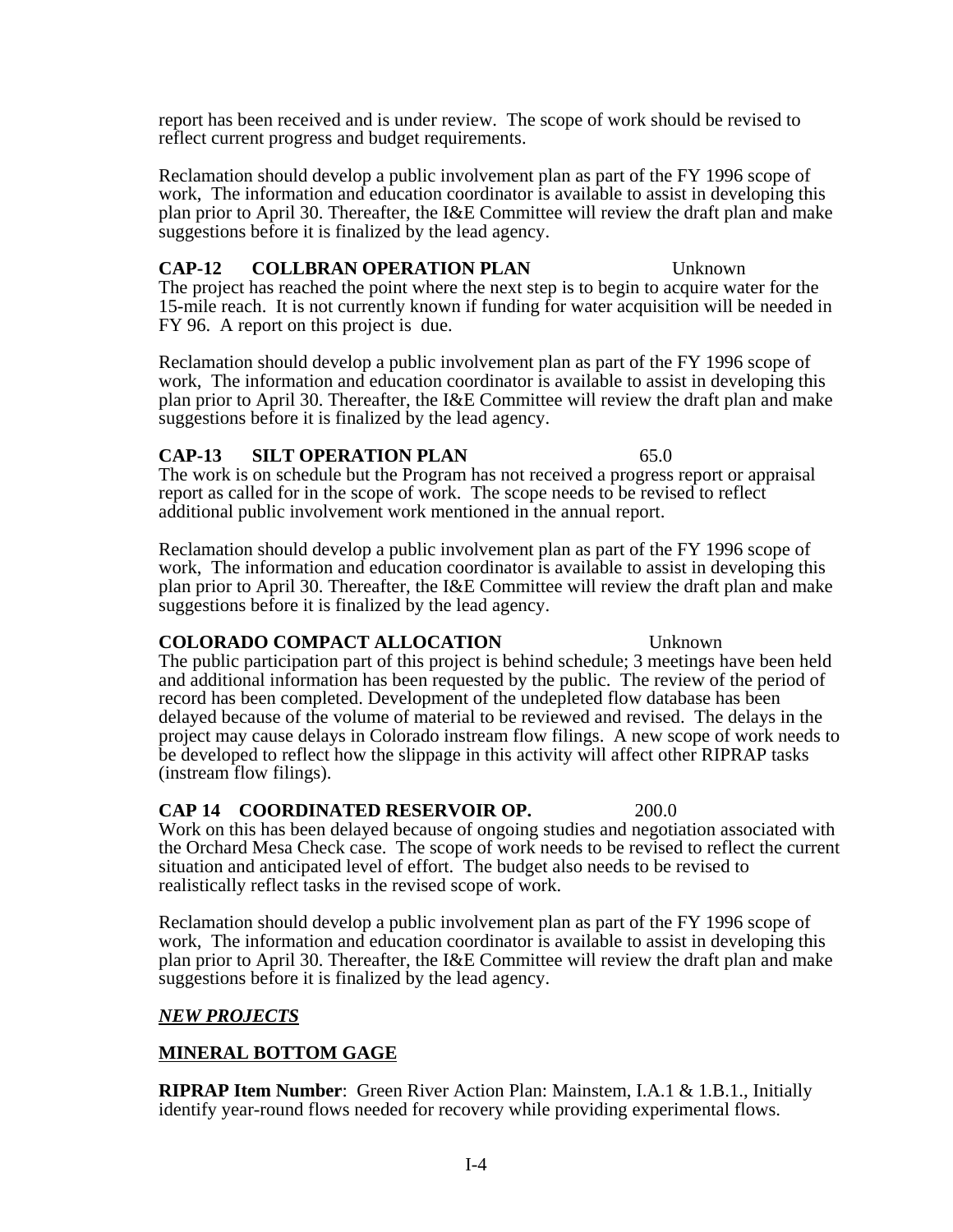**General Project Title**: Install & maintain a temporary gage in the Mineral Bottom, Canyonlands, reach of the Green River.

**Rationale/Problem Statement**: Flows in this reach of the river need to be monitored to help researchers determine flows required to flood and maintain habitats used by razorback sucker larvae.

**Project Goals and 0bjectives**: Provide river stage and flow information which can be used to identify flows needed to maintain backwater habitats.

**Expected Product**: River flow and stage information.

**Recommended Approach/Method**: Hire contractor to install a temporary gage in the area of Mineral Bottom to Canyonlands reach. River cross sections will be measured several times during the year to develop a stage discharge rating table. The gage will need to be checked every two weeks during the runoff period to assure that data is being collected during this critical period when larvae are in the backwaters.

**Schedule**: Install the gage during the spring of 1996 and operate for 3 years.

**Cost Range**: \$ 8,000 to \$10,000/year. The gage will be expensive to maintain because of its remote location.

**Recommended Principal Investigators**: National Park Service

# **YAMPA RIVER FLOW RECOMMENDATIONS EVALUATION/REFINEMENT**

**RIPRAP Item Number**: Green River Action Plan: Yampa/Little Snake Rivers, I.A.2. and I.B.2 (Yampa River above and below the Little Snake River), Conduct studies to evaluate and refine year-round flows needed for recovery.

**General Project Title**: Yampa River flow recommendations evaluation and refinement.

**Rationale/Problem Statement**: Although the Recovery Program considers the Yampa River is very high priority for water acquisition, no instream flow data have been collected since 1988. Flow recommendations developed at that time need to be evaluated and refined in light of recommended methodology and new techniques for developing flow recommendations.

**Project Goals and Objectives**: Conduct studies to evaluate and refine Yampa River flow recommendations.

**Expected Product**: Refined year-round flow recommendations for endangered fish recovery in the Yampa River.

**Recommended Approach/Methods**: Review and evaluate existing flow recommendations for the Yampa River. Develop work plan to refine these flow recommendations in light of new methodologies and information. Methods should be consistent with recommendations in Jack Stanford's report. Conduct 2-3 years of field studies. Write flow recommendations report.

**Schedule**: FY 96-FY 2000

**Cost Range**: Unknown at this time.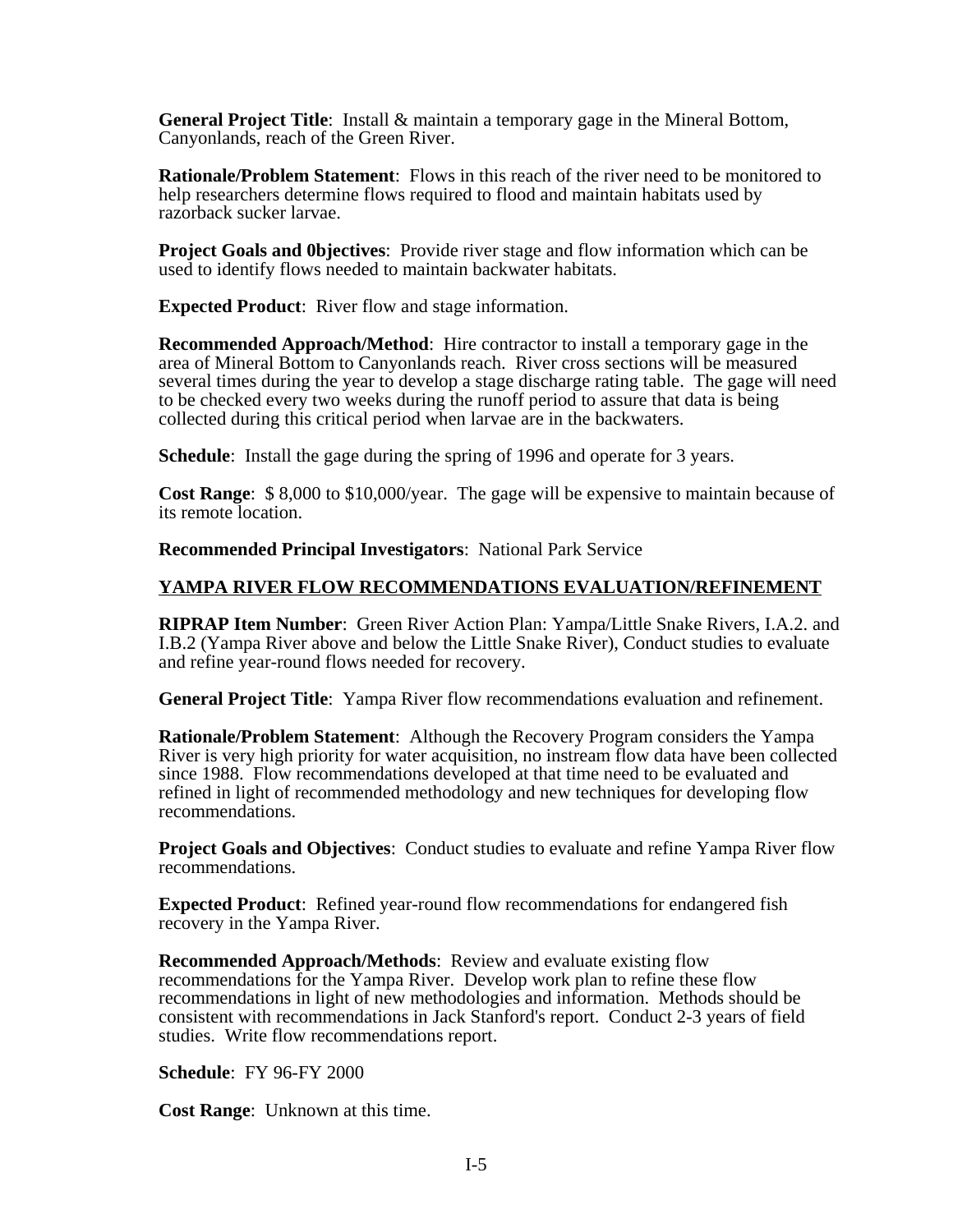**Recommended Principal Investigators**: Fish and Wildlife Service Vernal Colorado River Fish Project Office; John Hawkins, Larval Fish Laboratory; Colorado Division of Wildlife; and a geomorphological investigator.

## **LITTLE SNAKE RIVER FLOW RECOMMENDATIONS**

**RIPRAP Item Number**: Green River Action Plan: Yampa/Little Snake Rivers, I.C.2.b. (Little Snake River), Identify flows.

**General Project Title**: Little Snake River flow recommendations.

**Rationale/Problem Statement**: The Recovery Program has identified Little Snake River flows as a priority for flow protection. The  $\overrightarrow{FY}$  95 Little Snake River project (#56) will develop a Management Action Plan (to be sent out for review by 1/31 and final revision written by 2/28) and an instream flow work plan (to be written by 3/15 and revised by 4/15). These plans will develop FY 96 scopes of work for Little Snake River flow recommendations.

**Project Goals and Objectives**: Conduct studies to identify Little Snake River flows needed for endangered fish recovery.

**Expected Product**: Year-round flow recommendations for the Little Snake River.

**Recommended Approach/Methods**: Methods should be consistent with recommendations in Jack Stanford's report and recommendations in the Management Action and Instream Flow Work plans.

**Schedule**: To be determined.

**Cost Range**: Unknown at this time.

**Recommended Principal Investigators**: Fish and Wildlife Service Vernal Colorado River Fish Project Office; John Hawkins, Larval Fish Laboratory; Colorado Division of Wildlife; and a geomorphological investigator. Anyone interested in participating in the development of the Management Action and Instream Flow Work plans should contact John Hawkins.

## **DUCHESNE RIVER COORDINATED RESERVOIR OPERATIONS**

**RIPRAP Item Number**: Green River Action Plan: Duchesne River, I.C.2.a. Conduct coordinated reservoir operations study.

**General Project Title**: Duchesne River coordinated reservoir operations study.

**Rationale/Problem Statement**: The Recovery Program has identified Duchesne River flows as a priority for flow augmentation to restore a natural hydrograph. To accomplish this augmentation, a comprehensive review of reservoir operations is needed that identifies options for reoperation for of Duchesne River reservoirs to augment peak flows. This study will provide useful information for ensuring that the Recovery Program can serve as a reasonable and prudent alternative for several projects in the Duchesne River basin.

**Project Goals and Objectives**: Conduct studies to identify and recommend options to enhance spring flows in the Duchesne River.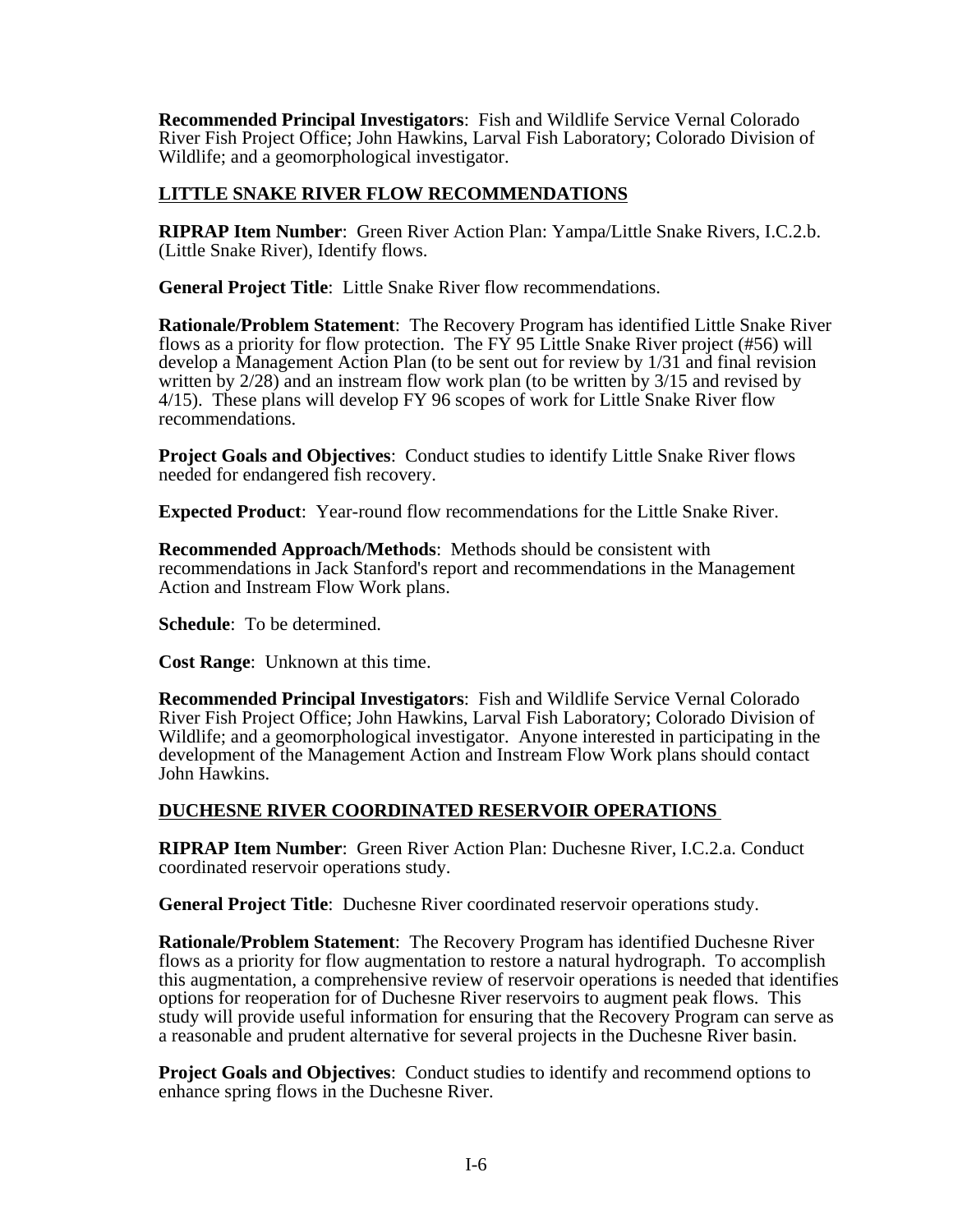**Expected Product**: Report outlining options and recommendations for reoperation of Duchesne River reservoirs.

**Recommended Approach/Methods**: Hire a consultant to review the operational constraints associated with Duchesne River reservoirs and develop a plan to operate the reservoirs in mass to augment spring peak flows.

**Schedule**: 1996-1997

**Cost Range**: \$75,000 to \$100,000

**Recommended Principal Investigators**: To be determined.

#### **UPPER COLORADO RIVER FLOW RECOMMENDATIONS**

**RIPRAP Item Number**: Colorado River Action Plan: Mainstem, I.A.1.a.&b. Initially identify year-round flows needed for recovery, Rifle to Roller Dam and Roller Dam to 15- Mile Reach.

**General Project Title**: Development of Upper Colorado River Flow Recommendations.

**Rationale/Problem Statement**: The Colorado River above Palisade has three major diversion structures (including Palisade) and is not currently occupied by endangered fish. However fish passage structures are proposed for the Grand Valley (Palisade) diversion (4/96), the Price-Stubb Diversion (beyond FY 2000), and the Roller Dam (9/99). These passage structures will provide access to approximately 50 miles of the Colorado River historically used by Colorado squawfish and razorback suckers. Recommendations for reintroduction or augmentation of these fish above Palisade will be developed by 12/95. Flows required to sustain the habitat endangered fish need to be determined.

**Project Goals and Objectives**: Develop year-round flow recommendations for the Colorado River from Palisade to Rifle based on maintenance of physical habitat.

**Expected Product**: Year-round flow recommendations for the Colorado River between Rifle and the top of the 15-Mile Reach. (Separate recommendations would likely be made for the reach above the Roller Dam, the reach between the Roller Dam and the Price-Stubb diversion, and the reach between Price-Stubb and the Grand Valley [Palisade] diversion.)

**Recommended Approach/Methods**: This reach is not currently occupied by endangered fishes, so endangered fish use data cannot be collected. Therefore, flow recommendations will have to be based primarily on physical data. Studies to develop flow recommendations should concentrate on floodplain habitat and flushing flows necessary to maintain habitat complexity in the study area. Work should build on habitat studies conducted by the Colorado Division of Wildlife in FY 93 and 94. Transects should be established in areas of important floodplain habitat to determine flow levels necessary to flood these areas on a regular basis. Additional transects should be established in representative reaches and measurements taken to establish flow levels necessary to move various particle sizes and maintain the existing habitat. This work will be dependant on having at least an average water year to make the appropriate measurements. A high water year would be preferable, but high flows required to inundate the floodplain can be projected from average water year data. Geomorphological evaluation will be included in the approach. The deadlines outlined in the RIPRAP allow only one year (FY 96) of data collection. Low runoff in 1996 could require extrapolation beyond the observed data.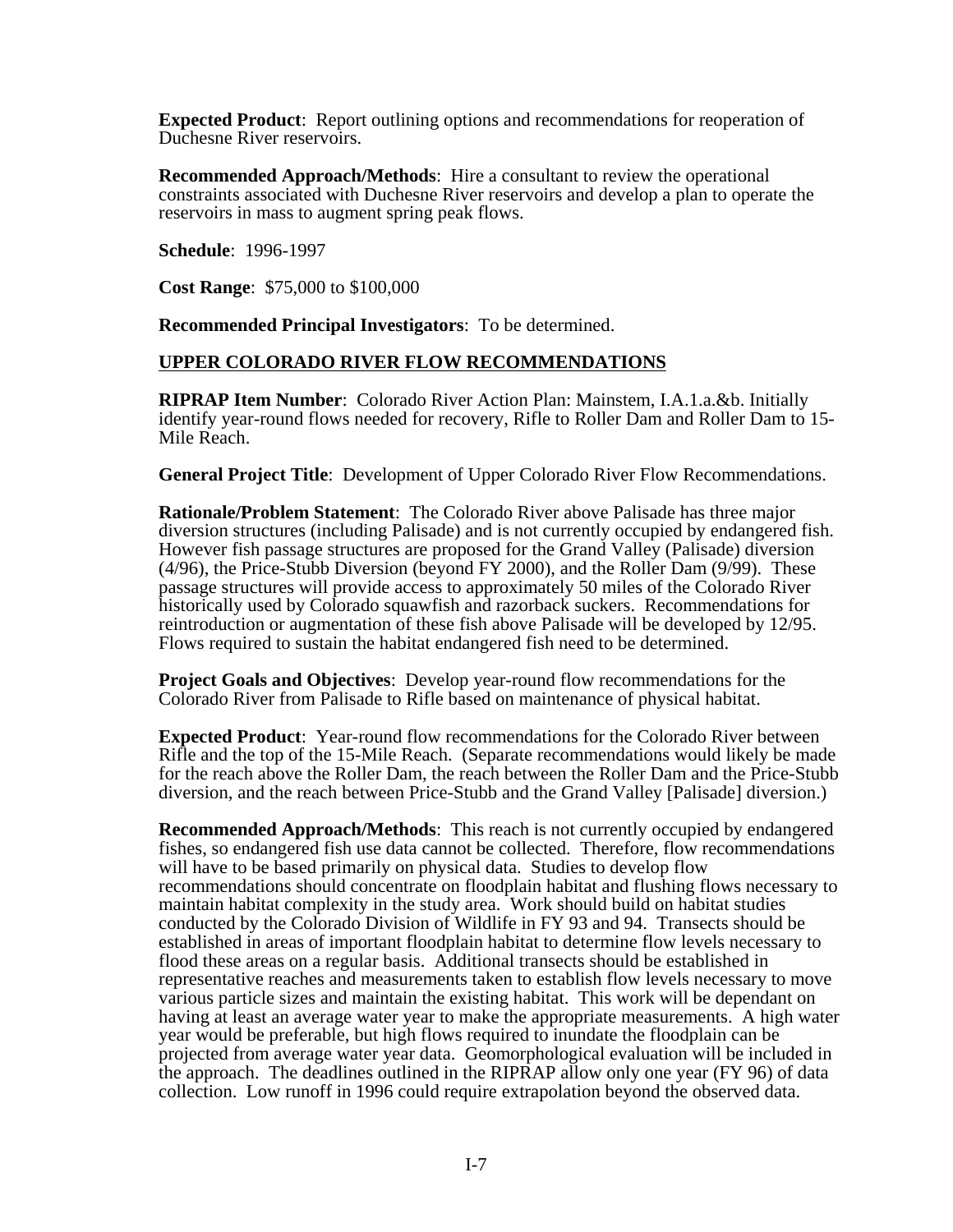**Schedule**: Start: FY 96. Complete flow recommendations by 2/97.

**Cost Range**: Unknown at this time.

**Recommended Principal Investigators**: Frank Pfeifer, U.S. Fish and Wildlife Service and Rick Anderson, Colorado Division of Wildlife.

# **UPGRADE REDLANDS DIVERSION GAGE**

**RIPRAP Item Number**: Colorado River Action Plan: Gunnison River, II.B.1.e, Identify and secure minimum flows below Redlands Diversion Dam

**General Project Title**: Upgrade gage below Redlands diversion

**Rationale/Problem Statement**: Flows below Redlands are of great interest to the Recovery Program and water users. The existing gage needs to be upgraded to provide quick access to the data needed to develop recommendations for passage through the reach and monitor flows the Service has requested to bypass the Redlands diversion.

**Project Goals and Objectives**: Provide access to and document flow data below the Redlands diversion.

**Expected Product**: Realtime and published flow data for use by water managers and biologists.

**Recommended Approach/Method**: Reclamation currently operates a temporary gage below Redlands. The proposal is to provide funds to upgrade the equipment and to install a DCP or land line so data from the gage can be accessed via the Watertalk system.

**Schedule**: System should be operational by March 1996 or sooner.

**Cost Range**: \$10,000 to \$15,000, plus ongoing outyear costs for operation and maintenance of the gage.

**Recommended Principal Investigator**: Bob Norman, USBR, Grand Junction Project Office.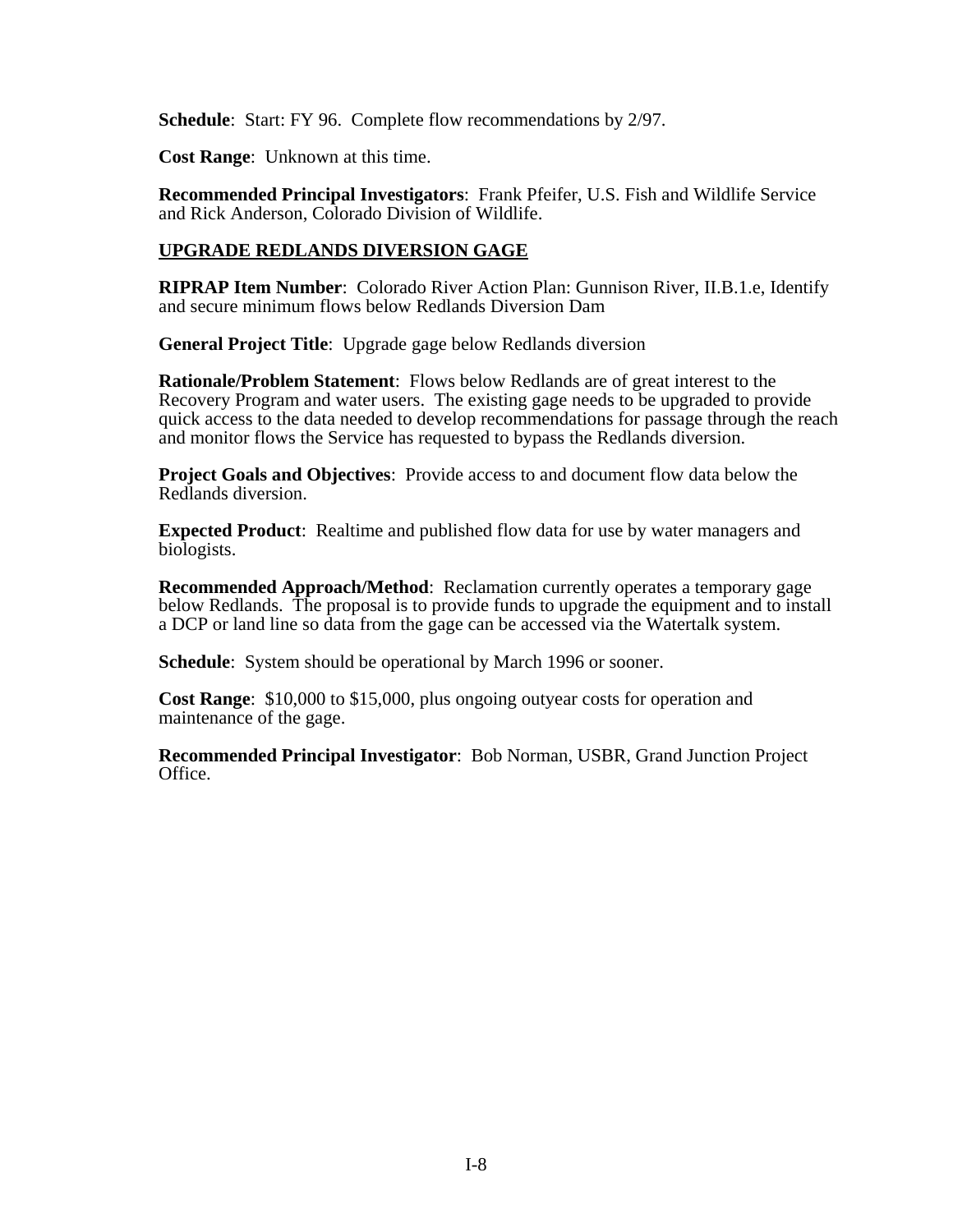# **II. HABITAT RESTORATION:**

# *ONGOING PROJECTS*

## **PROJECTED FY 96 NUMBER TITLE BUDGET**

# **CAP6 CAP/9399 FLOODPLAIN RESTORATION PGM** 389.0

The umbrella proposal and individual proposals have been revised several times since February 1994. Program review and input will be solicited annually from Recovery Program participants, to assist in evaluating and directing Program activities. Following are the ongoing Program activities:

-Screen sites for potential acquisition/restoration (50.0K).

Ongoing; screening for contaminants problems and landowner cooperation (hydrologic, geomorphologic, and biologic screening has been dropped).

-Conduct environmental compliance for floodplain restoration (20.0K). Environmental compliance documents will be developed for specific candidate restoration sites in FY 96 as needed, as site selection/acquisition/restoration continues.

-Floodplain contaminants impacts on razorbacks (319.0K).

Work at Adobe Creek, Walter Walker, and Horsethief; ongoing through 3/97, when final report due. FY 96 budget includes construction at Walter Walker.

# **CAP4 CAP/9396 REDLANDS FISH PASSAGE** 325.0

Prior to the addition of "a fish entrainment preclusion structure" to the RIPRAP, an agreement had been reached that the need to design and install such a structure would be revisited after operation and evaluation of the Redlands passage structure (which begins in April 1996). The RIPRAP has been modified to reflect this agreement. The FY 96 scope of work should include evaluation of the structure (\$25K). This evaluation should be a joint effort between the Bureau of Reclamation and the Service's CRFP office in Grand Junction.

Reclamation should develop a public involvement plan for Redlands passage and Aspinall flows as part of the FY 1996 scope of work, The information and education coordinator is available to assist in developing this plan prior to April 30. Thereafter, the I&E Committee will review the draft plan and make suggestions before it is finalized by the lead agency.

#### **57 HMG/9596 PASSAGE FLOWS BELOW REDLANDS** 6.5 No major changes to project scope or budget expected. Final report due 3/96.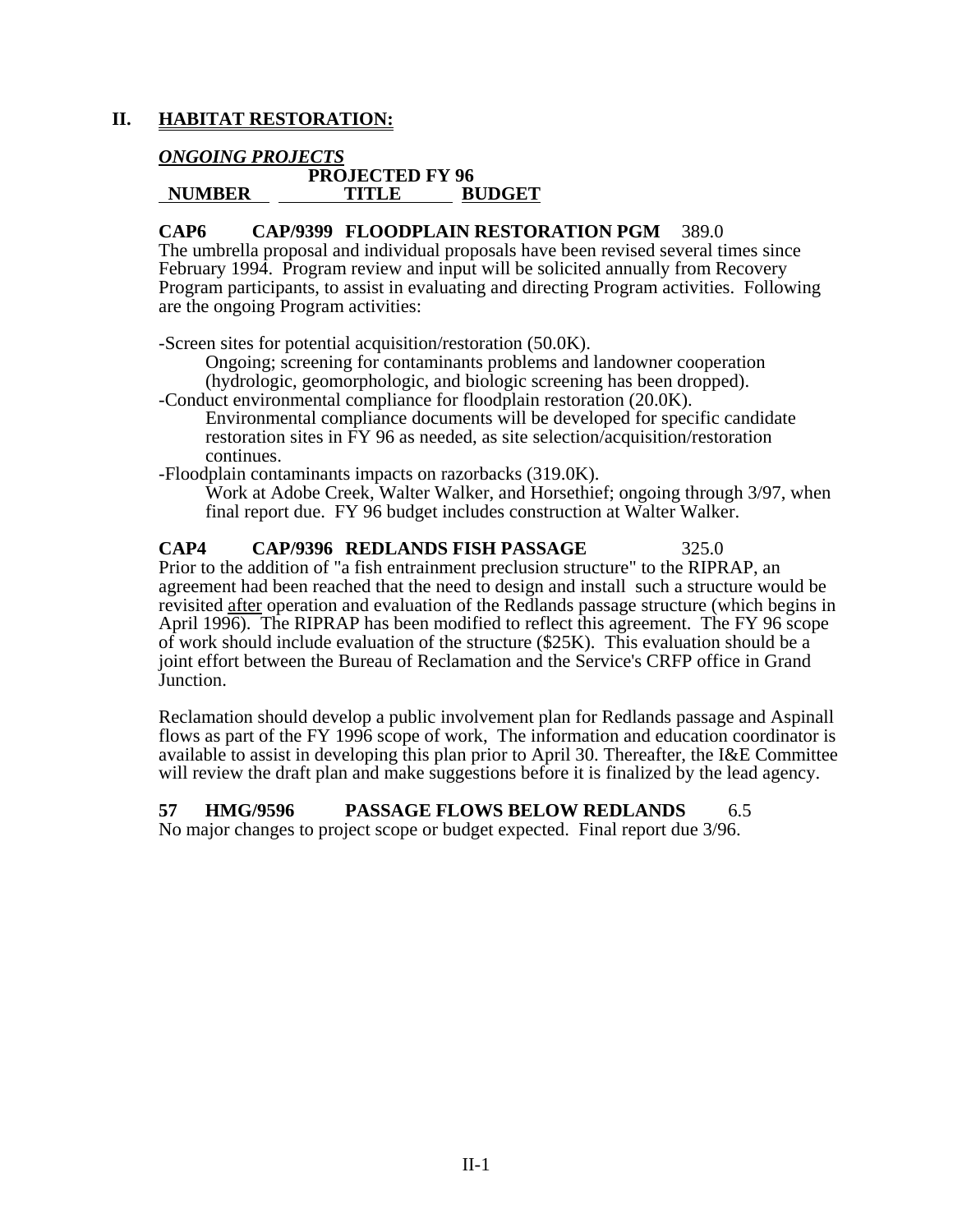#### *ONGOING PROJECTS NEEDING REVISION* **PROJECTED FY 96 NUMBER TITLE BUDGET**

### **CAP6 CAP/9399 FLOODPLAIN RESTORATION PGM** 2150.0

The umbrella proposal and individual proposals have been revised several times since February 1994. Program review and input will be solicited annually from Recovery Program participants, to assist in evaluating and directing Program activities. Following are the ongoing-revised Program activities:

#### PUBLIC INVOLVEMENT PLAN

The Flooded Bottomland Coordinator should develop a public involvement plan as part of the FY 1996 scope of work (specifically for site restoration and contaminant issues), The information and education coordinator is available to assist in developing this plan prior to

 April 30. Thereafter, the I&E Committee will review the draft plan and make suggestions before it is finalized by the lead agency.

#### OLD CHARLIE WASH (50K)

The ultimate goal of the Floodplain Habitat Restoration Program is to restore natural floodplain functions that support recovery of the endangered fishes. It is hoped that each restored site will require only one or two years of intensive management and evaluation, to determine that site design and construction are sound, that structures are holding up, that everything is functioning properly; that the site/area hydrology, geomorphology, chemistry, and biology are behaving as predicted; and that the site has value in supporting recovery of endangered fishes.

For each site, however, some amount of money will be required for annual operations (e.g., for filling, draining, and harvesting fish), inspections, management, monitoring, and evaluation; and for any repairs that may be required. If structural or operational problems are encountered, or if the site appears not to be helping endangered fishes, then corrective measures will need to be taken. It is too early in the Program to know how much annual operation and maintenance will necessary maintain and manage restored sites.

A long-term annual Operation and Maintenance Plan (with schedule and costs) needs to be developed for Old Charlie Wash which includes provisions for annual site inspection; annual operations (e.g., filling and draining, harvest and transport of fishes, etc.); annual maintenance; annual monitoring and evaluation (e.g., basic water quality, food, species composition, etc.). FWS-Vernal (both CRFP and Refuges) and BR-Provo should participate in development of such a plan in FY 96 (with BR-Provo taking the lead).

#### LEOTA L-7 (500K)

The Ouray National Wildlife Refuge, which includes Johnson Bottom, Leota Bottom, Wyasket Bottom, Sheppard Bottom, and Old Charlie Wash, consists of over 3,750 acres of floodplain habitat within a 16-mile segment of the Green River. Leota L-7 is one of the several units which makes up Leota Bottom, the largest of the Ouray bottomlands at approximately 1,350 acres. Subject to approval by the Biology and Management committees, this unit will be constructed such that it is floodable and drainable, with outlet control structures, and a kettle for fish harvest; and managed as a nursery habitat for larval razorback suckers. FY 96 scopes of work are needed for short-term (1-2 years) monitoring and evaluation, and long-term operation and maintenance. BR-Provo should take the lead in developing a detailed plan (with schedule and costs) for design, construction, monitoring, and evaluation (e.g., structural integrity, operations, water quality, food, species composition, etc.) of Leota L-7, as well as the long-term annual operation and maintenance plan, with input from FWS-Vernal (both CRFP and Refuges).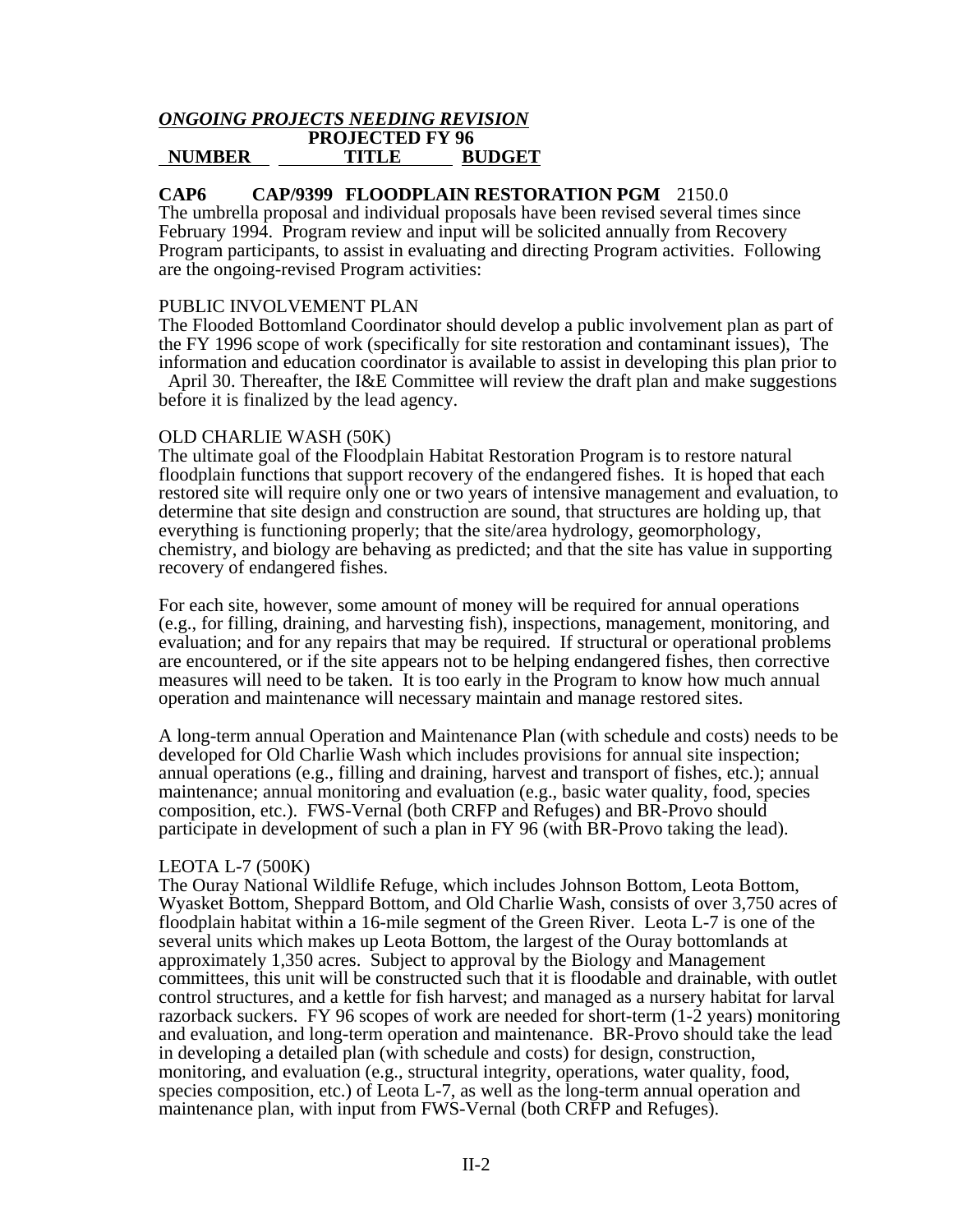#### WYASKET BOTTOM (50K)

The Ouray National Wildlife Refuge, which includes Johnson Bottom, Leota Bottom, Wyasket Bottom, Sheppard Bottom, and Old Charlie Wash, consists of over 3,750 acres of floodplain habitat within a 16-mile segment of the Green River. Wyasket Bottom is a large floodplain depression of approximately 850 acres. This site is being proposed for construction and management as a nursery habitat for larval razorback suckers, subject to approval by the Biology and Management committees. FY 96 scopes of work are needed for site design and environmental compliance. Recommend that BR-Provo and FWS (CRFP and Refuges) develop the scope (with schedule and costs) to identify design options, and BR-GJ conduct environmental compliance.

#### JOHNSON BOTTOM (50K)

The Ouray National Wildlife Refuge, which includes Johnson Bottom, Leota Bottom, Wyasket Bottom, Sheppard Bottom, and Old Charlie Wash, consists of over 3,750 acres of floodplain habitat within a 16-mile segment of the Green River. Johnson Bottom is a large floodplain depression of approximately 250 acres. This site is being proposed for construction and management as a nursery habitat for larval razorback suckers, subject to approval by the Biology and Management committees. FY 96 scopes of work are needed for site design and environmental compliance. Recommend that BR-Provo and FWS (CRFP and Refuges) develop the scope (with schedule and costs) to identify design options, and BR-GJ conduct environmental compliance.

### SHEPPARD BOTTOM S-3 (50K)

The Ouray National Wildlife Refuge, which includes Johnson Bottom, Leota Bottom, Wyasket Bottom, Sheppard Bottom, and Old Charlie Wash, consists of over 3,750 acres of floodplain habitat within a 16-mile segment of the Green River. Sheppard Bottom is a large floodplain depression of approximately 720 acres. Unit S-3 of this site is being proposed for construction and management as a nursery habitat for larval razorback suckers, subject to approval by the Biology and Management committees. FY 96 scopes of work are needed for site design and environmental compliance. Recommend that BR-Provo and FWS (CRFP and Refuges) develop the scope (with schedule and costs) to identify design options, and BR-GJ conduct environmental compliance.

## LAND ACQUISITION ACTIVITIES (1,100K)

The FY 96 scope of work will need to identify the properties for which specified interests are to be acquired (e.g., agreements, easements, leases, fee title, etc.); size and location of properties; when the interests will be acquired and for how much; what restoration activities are planned; and who will take over long-term operation and maintenance. The FY 96 scope should be developed jointly by BR-Salt Lake City, FWS-Vernal, UDWR-Vernal, and FWS-Denver, with input from the Land Acquisition Group, Work Group, and Biology Committee.

#### GRAVEL PIT AT 29 5/8 ROAD (50K)

Probably the most common type of floodplain depression within the Grand Valley of the upper Colorado River is the gravel pit. There are estimated to be at least 40 gravel pits within the 15-mile reach alone. A need exists to determine if gravel pits have potential for assisting in reestablishment of self-sustaining razorback populations (razorbacks were historically common to abundant in this area).

A channel will be excavated (during FY 95) between the Gravel Pit at 29 5/8 Road and the main channel of the Colorado River so that the site connects with the river during spring flows. The site should be constructed and operated with some means for fish harvest, and some means for preventing escapement of nonnative fishes into the river. Fish use of the site will be monitored using a variety of techniques. If the site becomes a haven for nonnative fishes, then rotenone may be considered as a management tool.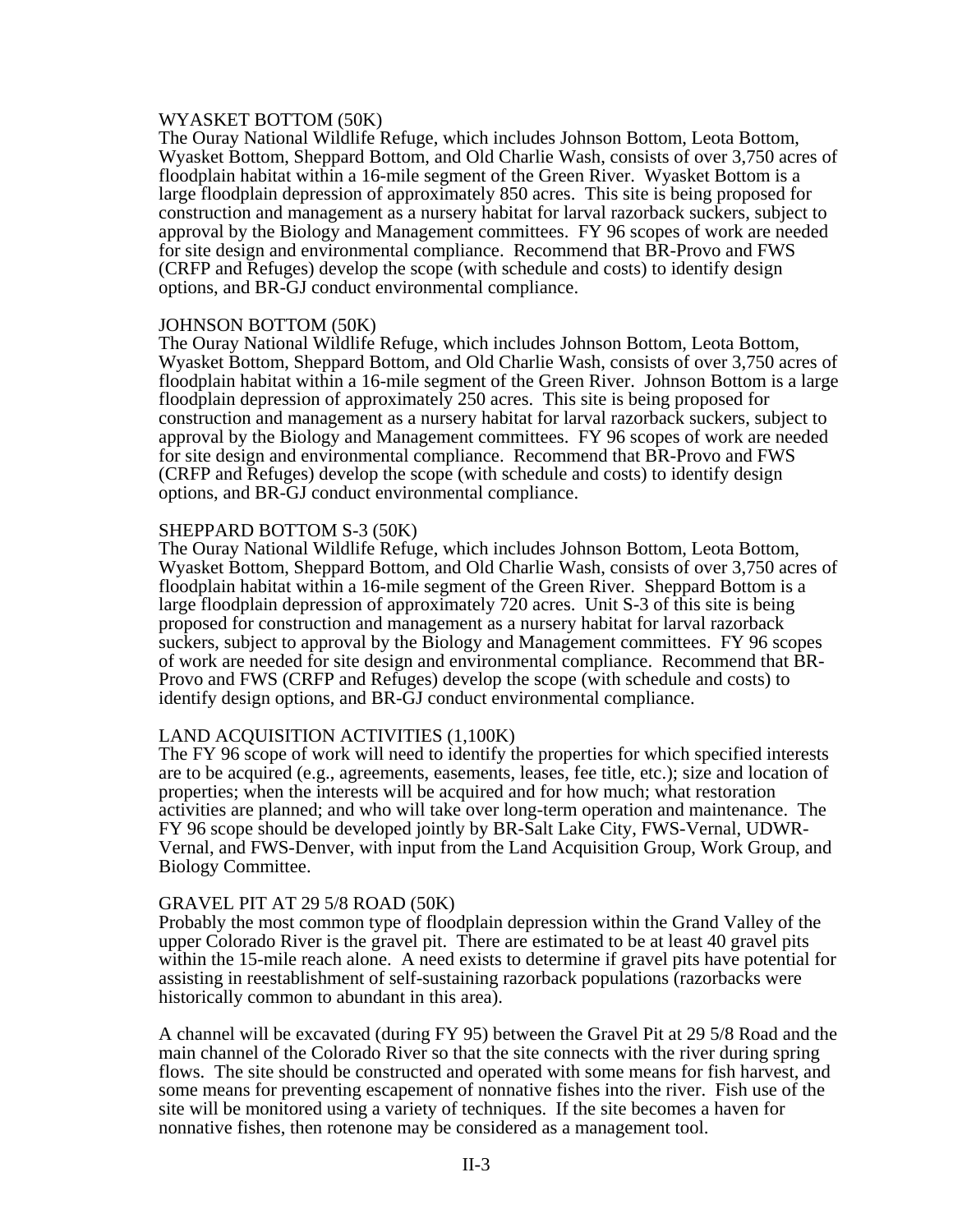FY 96 scopes of work are needed for short-term (1-2 years) monitoring and evaluation (e.g., structural integrity, operations, water quality, food, species composition, etc.), and long-term operation and maintenance. The scope (with schedule and costs) should be developed jointly by BR-GJ, FWS-GJ, and CDPOR, to operate and maintain, monitor and evaluate the site, make repairs and/or modifications if necessary, with BR-GJ in the lead.

# **TUSHER WASH DIVERSION FISH PASSAGE** 10.0

Except during high spring flows, the Tusher Wash Diversion Dam forms a complete barrier to the upstream movement of fishes. The dam is located on the Green Rive (RM 128.5), 8 miles upstream of the town of Green River, Utah. Larvae of both razorback suckers and Colorado squawfish drift through this area. Assuming some of them survive and wish to recruit into the upstream populations, they would be unable to negotiate passage except during spring runoff.

BR-GJ, with FWS-Vernal and FWS-Denver, needs to develop an FY 96 scope of work for finishing a report on the biological merits of restoring fish passage at the Tusher Wash Diversion Dam as part of endangered species' recovery in the upper Colorado River basin; and for a design/feasibility study for restoring passage, with costs and schedules.

# **CAP-10 YAMPA RIVER STRUCTURES** 430.0

Revise scope of work to reflect planned remediation activities at Maybell Irrigation Co. and Patrick-Sweeney diversion structures. FY 96 activities will include: 1) NEPA compliance; 2) preliminary design and geotechnical exploration; and 3) administrative activities to develop agreements with structure owners.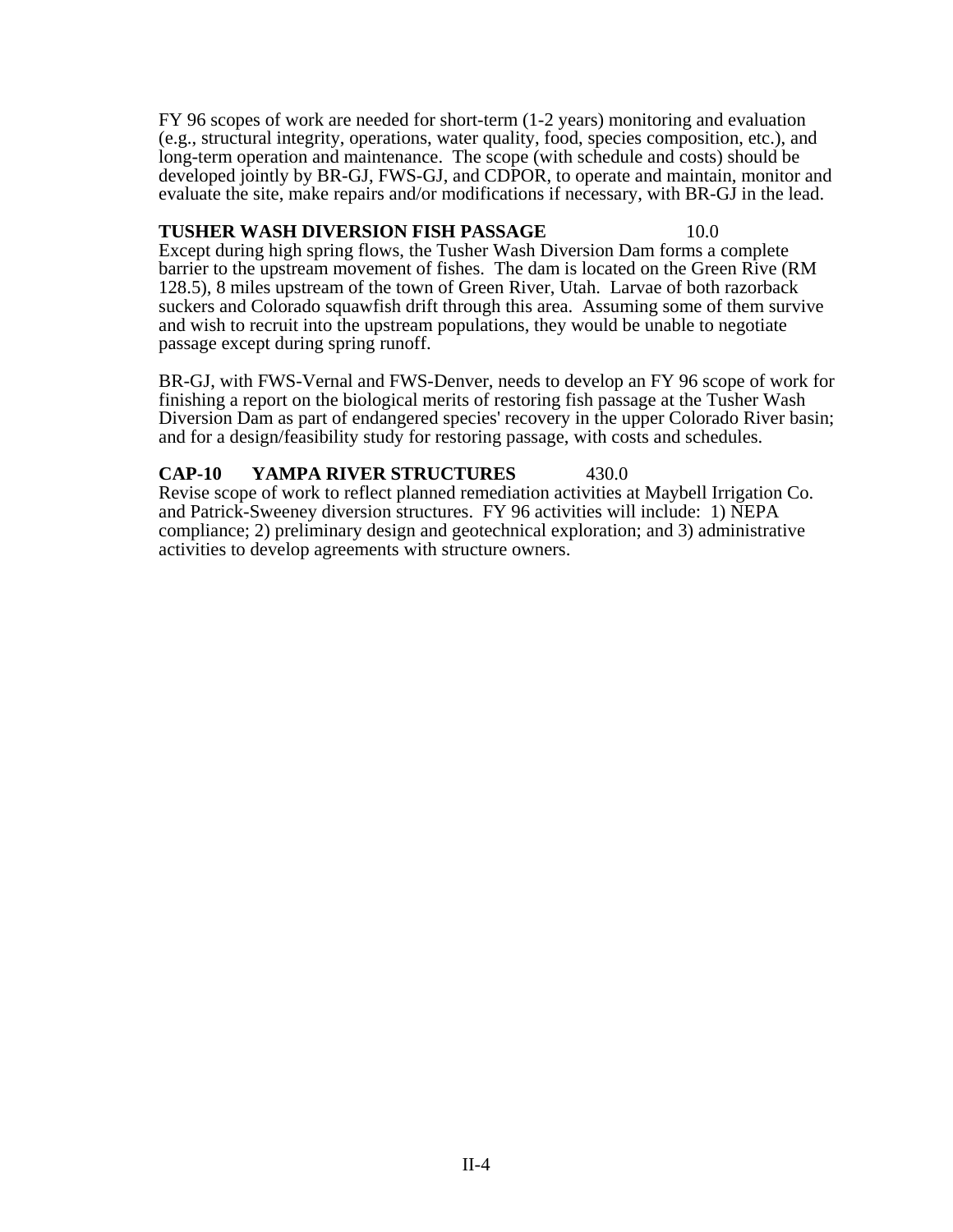## *NEW PROJECTS*

#### **BASIN-WIDE EVALUATION OF RAZORBACK RESTORATION ACTIVITIES**

**RIPRAP Item Numbers:** General Recovery Program Support Action Plan: V.A. Measure and document population and habitat parameters to determine status and biological response to recovery actions.

**General Project Title:** Basin-wide evaluation of Green and Colorado river razorback sucker restoration activities.

**Rationale/Problem Statement:** Restoration of razorback suckers in the Green and Colorado river systems will focus initially on restoring and managing floodplain habitats to favor razorback suckers over nonnative fishes, and will employ both flow and nonflow alternatives; reoperation of Flaming Gorge Dam to provide favorable flow regimes; control of nonnative fishes; and stocking of razorback suckers. Site-specific evaluations will tell us if the intensively-managed floodplain habitat sites can support razorback suckers, but they will not tell us if razorbacks are successfully recruiting into the adult population and successfully reproducing. A basin-wide monitoring program is needed to determine if our efforts are helping the Green River razorback population; or helping populations of nonnative species; and/or adversely affecting channel and floodplain stability and geomorphology.

**Project Goals and Objectives:** To monitor biological and physical response of the Green and Colorado river systems to razorback sucker restoration activities.

**Expected Product:** Annual report similar to ISMP reports, which includes results of implementation of a standardized monitoring program for razorback suckers. Report will focus on the status and trends of razorbacks; on the status and trends of populations of "problematic" nonnative species; and on annual trends in selected physical habitat parameters.

**Recommended Approach/Methods:** A prototype long-term monitoring and evaluation program for razorback sucker restoration activities will be developed during FY 95. Selected monitoring and evaluation sites will be sampled, and strategies tested to describe response of selected parameters (e.g., species composition and abundance, food, hydrology, geomorphology, vegetative cover, etc.) to various recovery activities.

**Schedule (Start/End Years):** FY 96/99

**Cost Range:** \$100-200K

**Recommended Principal Investigators:** Utah, the Service, the National Park Service, CSU, and USU will cooperate to implement the monitoring program in FY 96.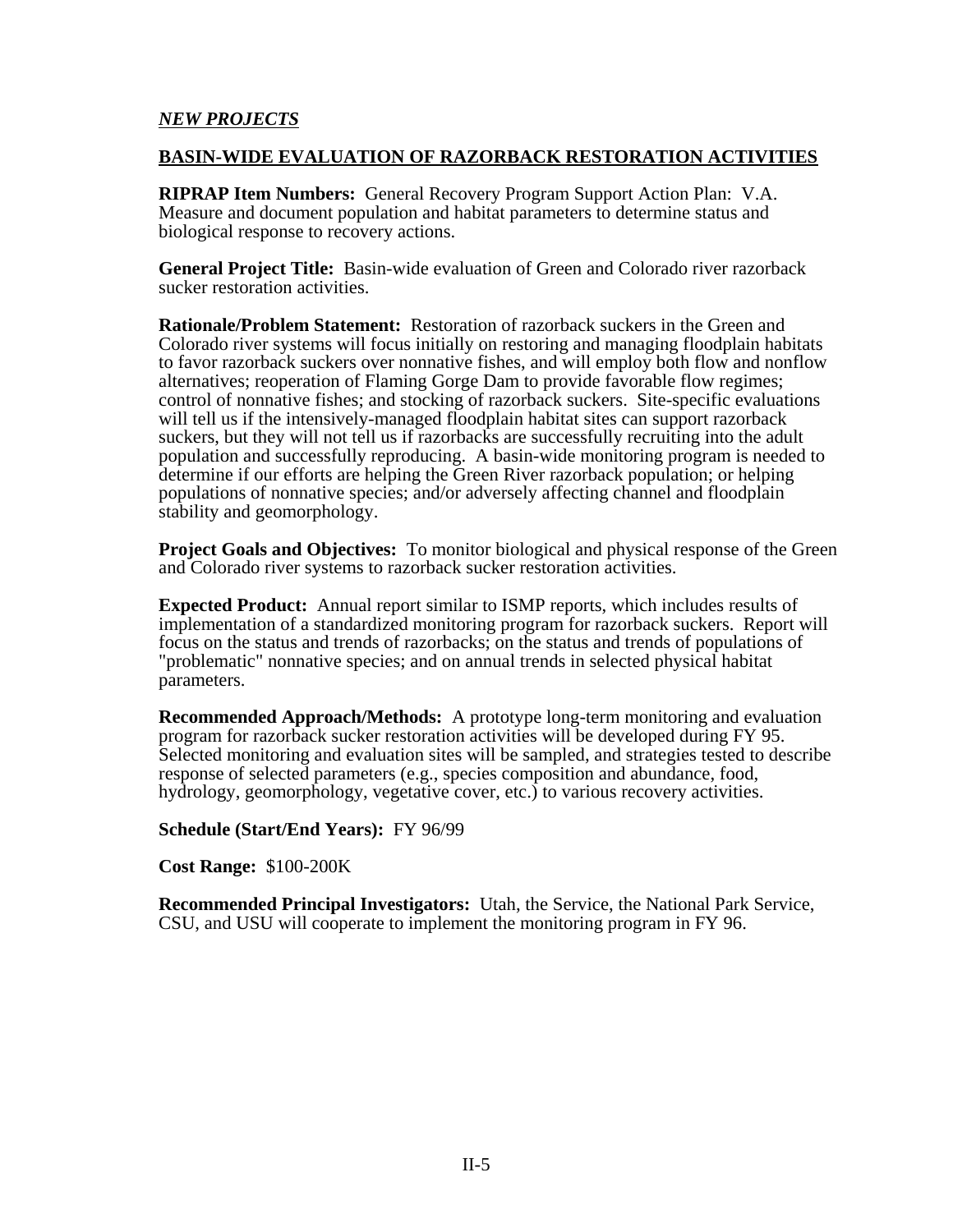# **FLOODPLAIN ISSUE PAPER**

**RIPRAP Item Numbers:** General Recovery Program Support Action Plan: II.C. Develop an issue paper on the desirability and practicability of restoring and protecting certain portions of the floodplain for endangered fishes. II.C.1. Identify what restoration and protection are needed; II.C.2. Identify how to conduct restoration and protection.

**General Project Title:** Floodplain Issue Paper

**Rationale/Problem Statement:** The upper Colorado River basin has lost much of its floodplain due to levees, rip-rap, and reduced spring flood flows. Loss of floodplain habitats is believed to have contributed to the decline of the endangered fishes. The Floodplain Habitat Restoration Program is beginning to restore floodplain habitats for use by endangered fishes. However, as sites are restored (at great expense), floodplain development continues (e.g., construction of gravel pits, dikes, levees, jetties, rip-rap, etc.).

An FY 96 scope of work is needed for developing an issue paper which addresses biological merits of floodplain restoration; priority geographic areas; legal/institutional/political restoration and protection tools, approaches, and options; costs and funding strategies; and implementation steps and schedules. Phase I (due in May 1996) will explore the desirability and practicality. Phase II (due in December 1996) will outline strategies for legal/institutional/political restoration and protection of the floodplain.

**Project Goals and Objectives:** To factor endangered fishes into floodplain management and protection policies.

**Expected Product:** A strategy paper and action plan on floodplain restoration, management, and protection which outlines recommended courses of action.

**Recommended Approach/Methods:** A contractor should be hired to interact with Recovery Program participants as well as local, State, and federal agencies and organizations which develop and administer policies governing floodplain management in the Upper Basin.

**Schedule (Start/End Years):** The work will begin in FY 95 and end in FY 96.

**Cost Range:** FY 96: 50-100K should be sufficient to identify opportunities and strategies for floodplain restoration and protection.

**Recommended Principal Investigators:** A private contractor.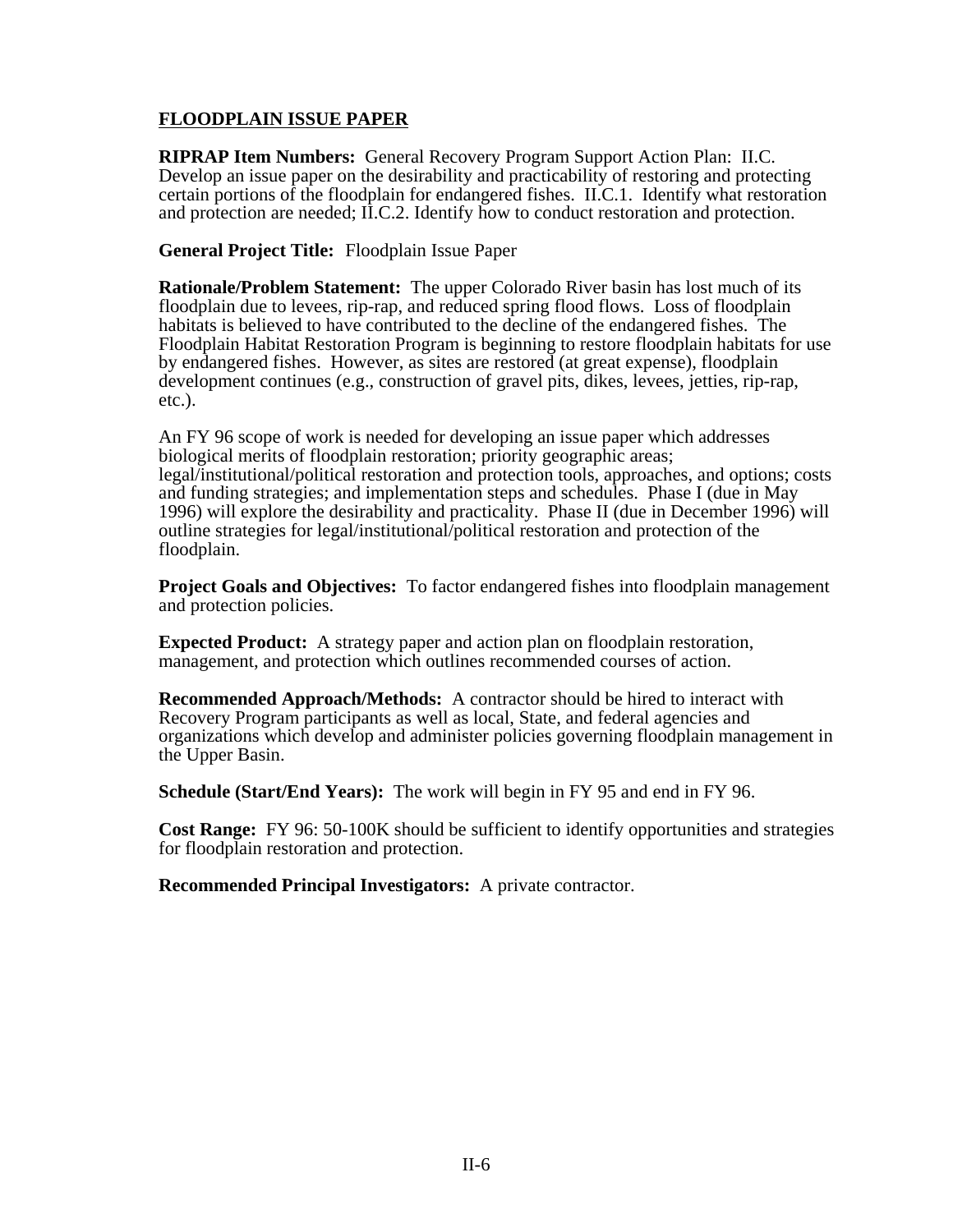# **III. REDUCE NONNATIVE FISH AND SPORTFISH IMPACTS:**

# *ONGOING PROJECTS*

#### **PROJECTED FY 96 NUMBER TITLE BUDGET**

## **58 NNA9597 GUNNISON NONNATIVE REMOVAL** 15.0

No major changes to project scope or budget expected.

The Service and Colorado should develop a public involvement plan as part of the FY 1996 scope of work, The information and education coordinator is available to assist in developing this plan prior to April 30. Thereafter, the I&E Committee will review the draft plan and make suggestions before it is finalized by the lead agency.

## *ONGOING PROJECTS NEEDING REVISION*

### **59 NNA9596 GREEN R. NONNATIVE FISH MGMT.** 40.0

Continue to evaluate effectiveness of mechanical fish control methods on nonnative fishes. Revise to include removal of other nonnative fishes in addition to smallmouth bass.

## **-- NNA95 YAMPA NONNATIVE REMOVAL**

Public input will be obtained during FY 95 to aid in the development of a scope of work for removal (i.e., control) of northern pike in the Yampa River because of the controversy related to impacting this sport fishery. The FY 95 work is being done with existing funds. A scope of work will be prepared to remove northern pike from the Yampa River in FY 96.

The Service and Colorado should develop a public involvement plan as part of the FY 1996 scope of work, The information and education coordinator is available to assist in developing this plan prior to April 30. Thereafter, the I&E Committee will review the draft plan and make suggestions before it is finalized by the lead agency.

## *NEW PROJECTS*

## **NONNATIVE FISH CONTROL STRATEGIC PLAN & AGREEMENT**

**RIPRAP Item Number**: General Recovery Program Support Action Plan, III.A.2.b, Review options and develop agreement with States on strategies and locations for implementing control options, III.A.2.c., Implement and evaluate the effectiveness of viable active control measures.

**General Project Title**: Review Options and Develop Strategic Plan and Agreement for Control of Nonnative Fish

**Rationale/Problem Statement**: Nonnative fishes constitute 76% of all fish species (42 of 55 species) in the Upper Colorado River Basin. Nonnative fishes comprise about 95+% by number and over 90% by biomass. The extinctions of nearly 70% of native North American freshwater fishes that became extinct during the past century were attributed to the detrimental impacts of introduced fish species. Management (including control) of nonnative fishes is one of five major Recovery Program elements. Low, or the complete lack of, recruitment is the major bottleneck to endangered fish recovery. Control of nonnative fish species will be a major factor in recovery of the endangered fishes and will play a key role in efforts to augment endangered fish stocks and in enhancement/restoration of nursery habitats.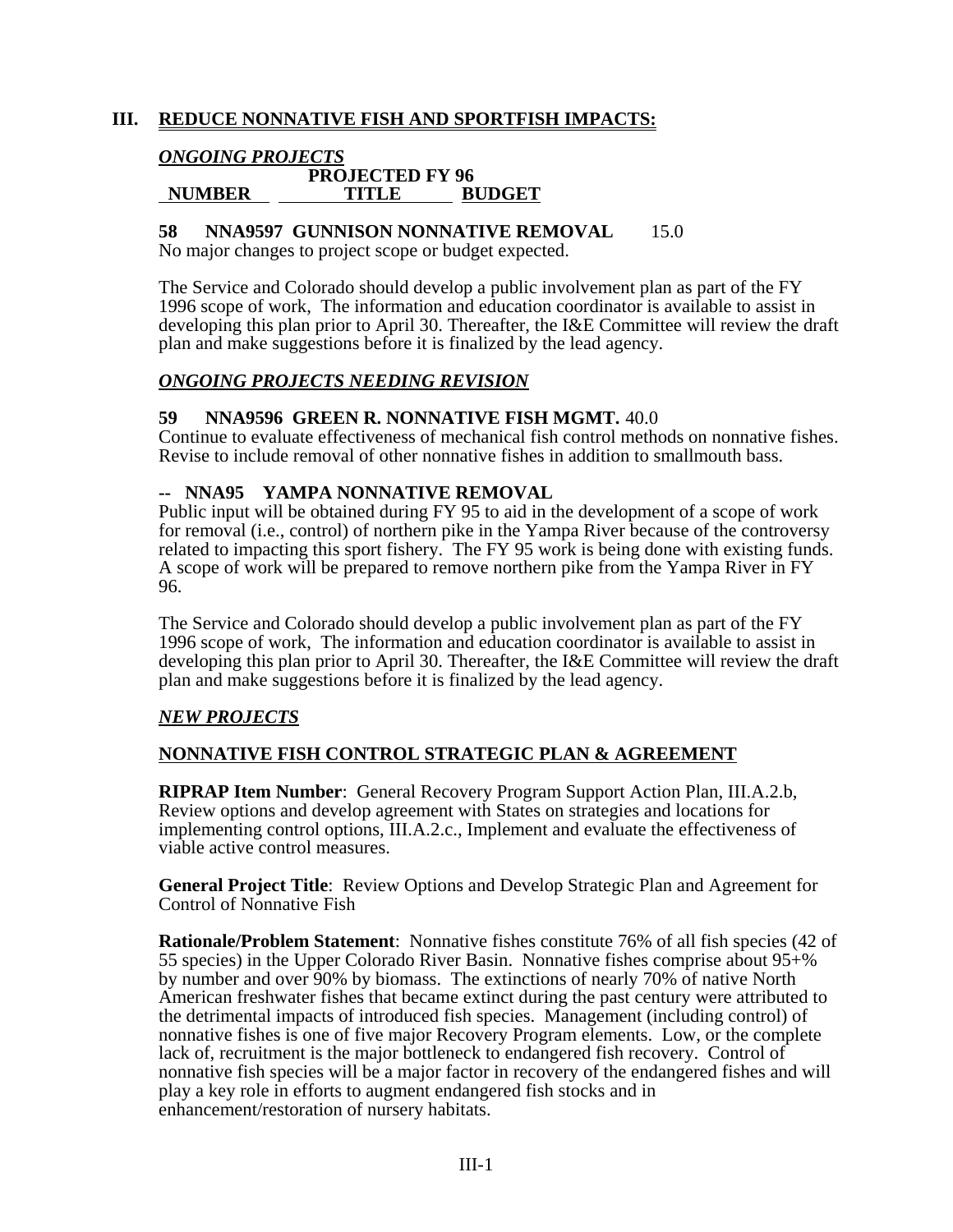## **Project Goals and Objectives**:

- 1. Review various control methods and identify options that may have potential for controlling the nonnative fishes that pose the greatest adverse impacts to the endangered fishes. (This will build upon, not duplicate Utah's technical review of control methods.)
- 2. Identify strategies (i.e., fish species and control methods to be used by river reach) and develop consensus for implementing measures for controlling nonnative fish species.
- 3. Develop a cooperative agreement between the Service and the States for implementation of the strategic plan to control nonnative fishes.
- 4. Develop scopes of work for field experiments with specific objectives, timeframe, and evaluations to be used in testing various control measures.

**Expected Products**: A strategic plan summarizing methods for controlling nonnative, warmwater fish species by river reach. The plan will provide timeframes for experimental evaluation and estimated costs for control of priority nonnative fishes by river reach. A cooperative agreement then will be developed between the Service and the States for implementation of the strategic plan. Scopes of work for field experiments will be developed.

**Recommended Approach/Methods**: Two reports for control of nonnative fishes are in preparation by the Colorado Division of Wildlife and the Utah Division of Wildlife Resources. These reports will provide the basis for a work group of biologists to discuss options, further literature review, and/or personal contacts to fill in gaps in our knowledge about specific species or control methods, and to develop a strategic plan for controlling nonnative fishes in the upper basin. The strategic plan and cooperative agreement between the Service and the States will be developed during FY 1995 with existing funds. During 1996, scopes of work will be refined and field experiments implemented to evaluate control measures (specific river reaches to be determined).

**Schedule**: FY 95-98 (FY 95: develop strategic plan and cooperative agreement; FY 96-98 implement control options).

#### **Cost Range**: \$25K

**Recommended Principal Investigators**: The Propagation and Nonnative Fish Coordinator will take the lead to develop a strategic plan. The Coordinator will work closely with State personnel. Scopes of work to implement control options will be continued to conduct experiments on control options.

## **OURAY REFUGE NONNATIVE FISH ESCAPEMENT CONTROL**

**RIPRAP Item Number**: Green River Action Plan: Mainstem, III.A.1., Control escapement of nonnative fishes from Ouray National Wildlife Refuge.

**General Project Title**: Control of Nonnative Fish Escapement into the Green River from the Ouray National Wildlife Refuge

**Rationale/Problem Statement**: Researchers and participants in the Recovery Program agree that predation and competition by established, self-sustaining populations of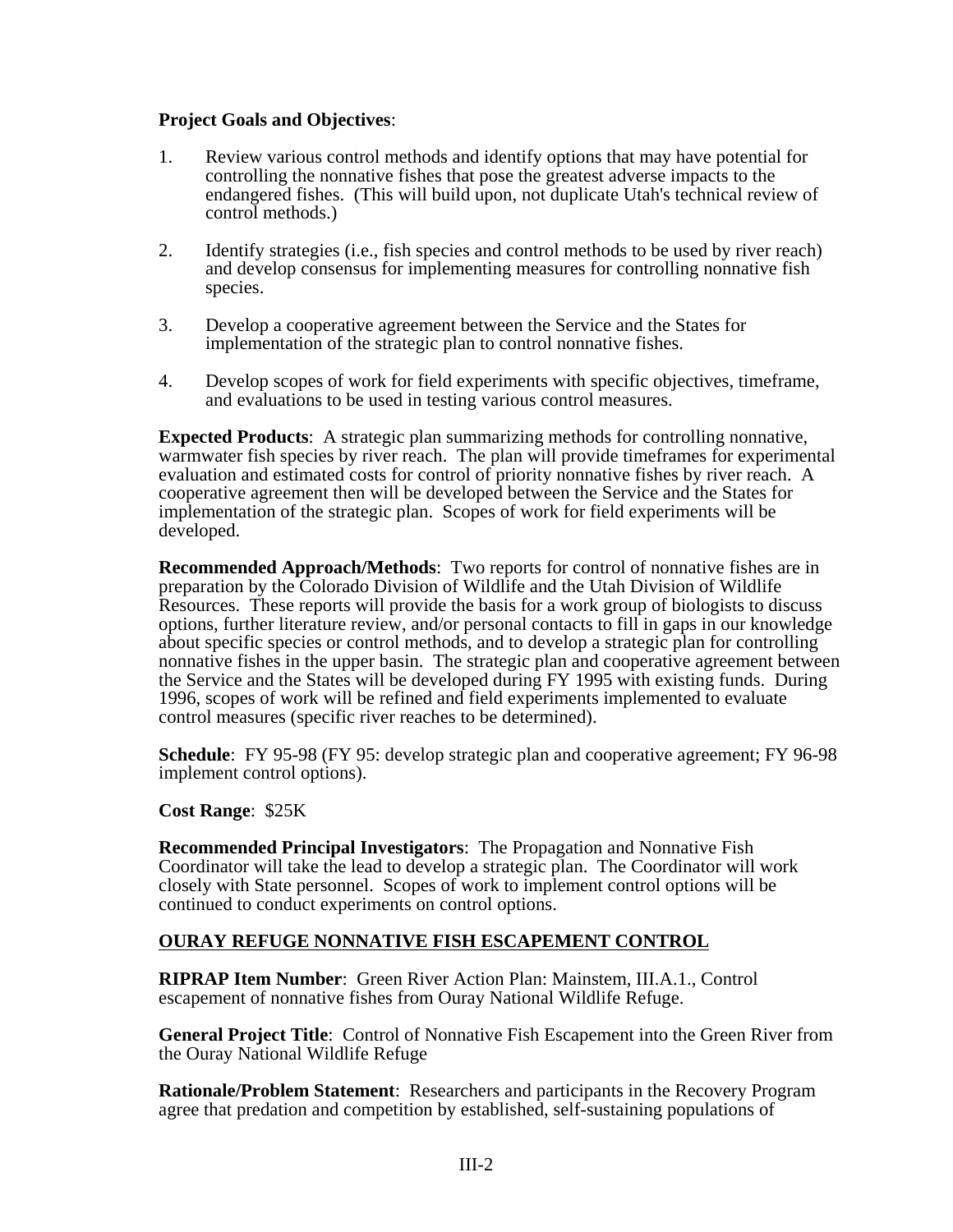nonnative fishes and chronic escapement of nonnative fishes from off-channel impoundments are factors associated with mortality that limits recruitment of endangered fishes. Water from Pelican Lake, Utah, supplies the Leota Bottom Complex of wetlands through a pipeline. The pipeline was constructed to contain water from Pelican Lake so that selenium leaching could be controlled. Water from Pelican Lake that enters the Leota Bottom Complex contains nonnative fishes such as largemouth bass and bluegill that can enter the Green River from the Leota Bottom Complex effluent.

### **Project Goals and Objectives**:

- 1. Review options for controlling nonnative fish in the effluent from the Leota Bottom Complex, select a viable option for the Complex effluent, and design/construct an adequate fish control structure or device.
- 2. Construct or install control structure or device to prevent nonnative, warmwater fish escapement from the Leota Bottom Complex.
- 3. Monitor and evaluate effectiveness of control structure.

**Expected Product**: Action taken by the U.S. Fish and Wildlife Service, Division of Refuges & Wildlife to design and install a structure or device to prevent the potential escapement of nonnative, warmwater fishes from the Ouray National Wildlife Refuge, Utah.

**Recommended Approach/Methods**: Inventory the Leota Bottom Complex to determine the discharge pattern from the impoundments. Conduct literature survey and make personal contacts to identify options for controlling escapement of fish. Complete engineering design and environmental compliance by appropriate methods. In FY 95, escapement will be prevented by control of water releases.

**Schedule**: 1995-1996 (Review options and identify preferred action in FY 95; construct or install control option by April 30, 1996.)

**Cost Range**: No cost to Recovery Program expected.

**Recommended Principal Investigators**: The Divisions of Refuges & Wildlife and Engineering, Fish and Wildlife Service will determine the most appropriate option for controlling escapement of nonnative fish and design an appropriate structure/device for the control.

**ELKHEAD RESERVOIR NONNATIVE FISH ESCAPEMENT CONTROL** (see also HIGHLINE RESERVOIR NONNATIVE FISH ESCAPEMENT CONTROL)

**RIPRAP Item Number**: Green River Action Plan: Yampa River, III.B.2., Evaluate control options and implement measures to control nonnative fish escapement from Elkhead Reservoir.

**General Project Title**: Evaluate and Implement Options For Controlling Nonnative Fish Escapement from Elkhead Reservoir

**Rationale/Problem Statement**: Researchers and participants in the Recovery Program agree that predation and competition by established, self-sustaining populations of nonnative fishes and chronic escapement of nonnative fishes from off-channel impoundments are factors associated with mortality that limits recruitment of endangered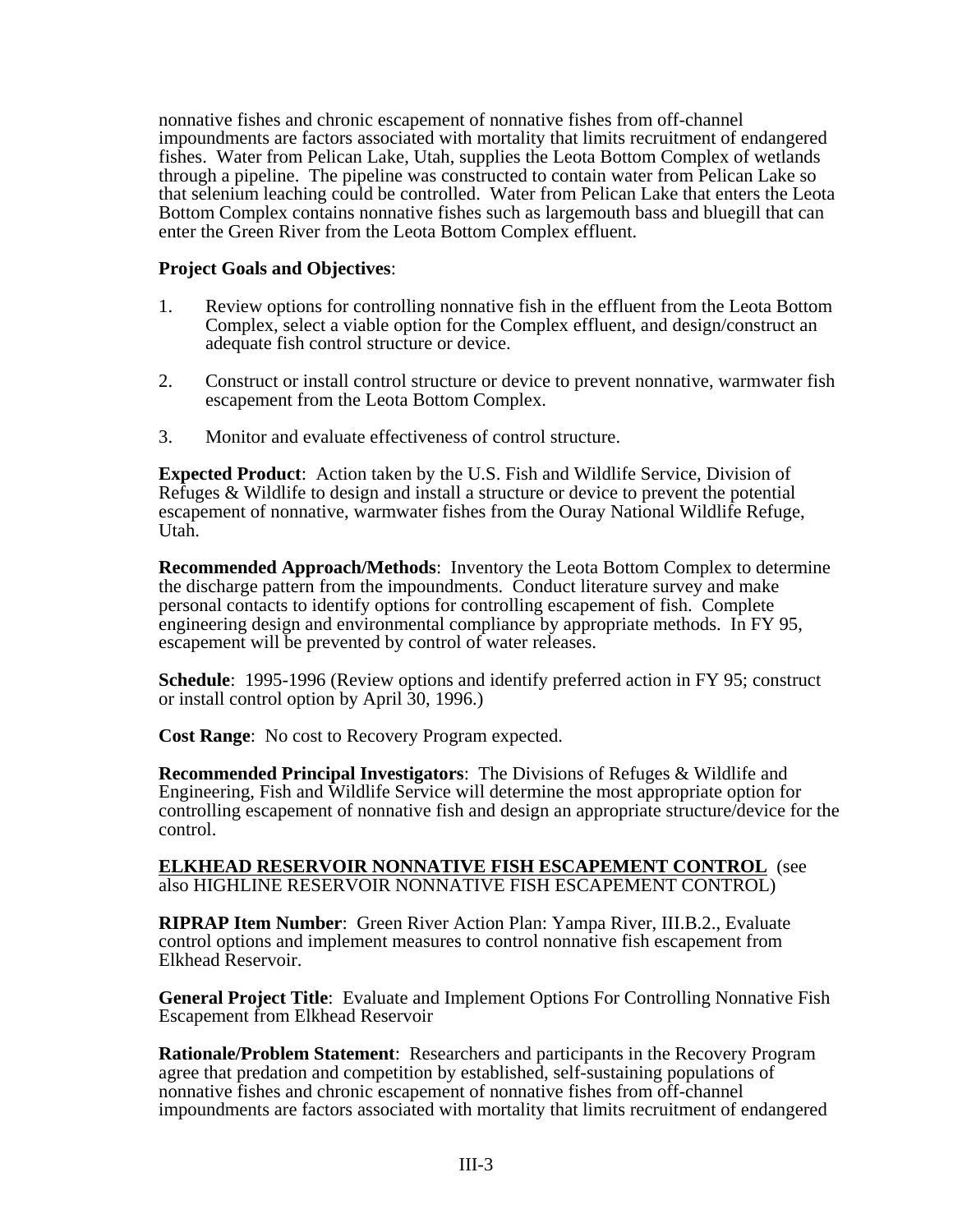fishes. Escapement of nonnative fish from Elkhead Reservoir into the Yampa River has been documented by Recovery Program researchers. The Colorado Division of Wildlife has the responsibility to provide recreational fishing opportunities and has been directed by the Colorado Wildlife Commission to provide diversity in angling opportunities (i.e., warmwater fisheries) on the West Slope. Elkhead Reservoir is being managed as a warmwater fishery. However, escapement of warmwater sportfishes into the Yampa River and the Green River can contribute to mortality of endangered fishes. Installation of a device such as a fish trap below the dam will help to control the escapement of nonnative fishes into the Yampa River and allow the Colorado Division of Wildlife to provide warmwater fishing opportunities on the west slope.

## **Project Goals and Objectives**:

- 1. Conduct a feasibility study for controlling escapement of nonnative, warmwater sportfishes from Elkhead Reservoir, Colorado.
- 2. Develop a scope of work for construction or installation of a fish control structure or device below the dam at Elkhead Reservoir.
- 3. Implement/construct control option.
- 4. Monitor and evaluate effectiveness of control structure.

**Expected Product**: A report that evaluates options and feasibility for controlling the escapement of nonnative, warmwater sportfishes from Elkhead Reservoir into the Yampa and Green rivers. The report will identify the appropriate structure or device that would control escapement of nonnative fish and provide an estimate of cost for construction or installation. If construction or installation of a fish control structure or device is feasible, a scope of work will be prepared for the design and construction of an appropriate structure or device with an estimate of costs. The control option implemented (and the schedule for construction) will depend on whether Elkhead Reservoir is enlarged or not.

**Recommended Approach/Methods**: Work should be conducted in conjunction with similar work on Highline Reservoir. Conduct a literature review and contact persons familiar with the construction of fish control structures or devices. Write a report summarizing various options and feasibility of each and the recommended option with estimated cost to control escapement of nonnative, warmwater fishes from Elkhead Reservoir. Implement appropriate control options.

**Schedule**: 1996-1998.

**Cost Range**: \$10K to conduct a feasibility study and develop a scope of work. Engineering/design and construction costs to be determined.

**Recommended Principal Investigators**: Colorado Division of Wildlife and the City of Craig, Colorado. (Feasibility study and scope of work to be done in conjunction with same for Highline Reservoir nonnative fish control.)

## **COLORADO RIVER POND FISHERY RECLAMATION**

**RIPRAP Item Number**: Colorado River Action Plan: Mainstem, III.B., Replace warmwater nonnative fish with salmonids in selected ponds between Rifle and Loma.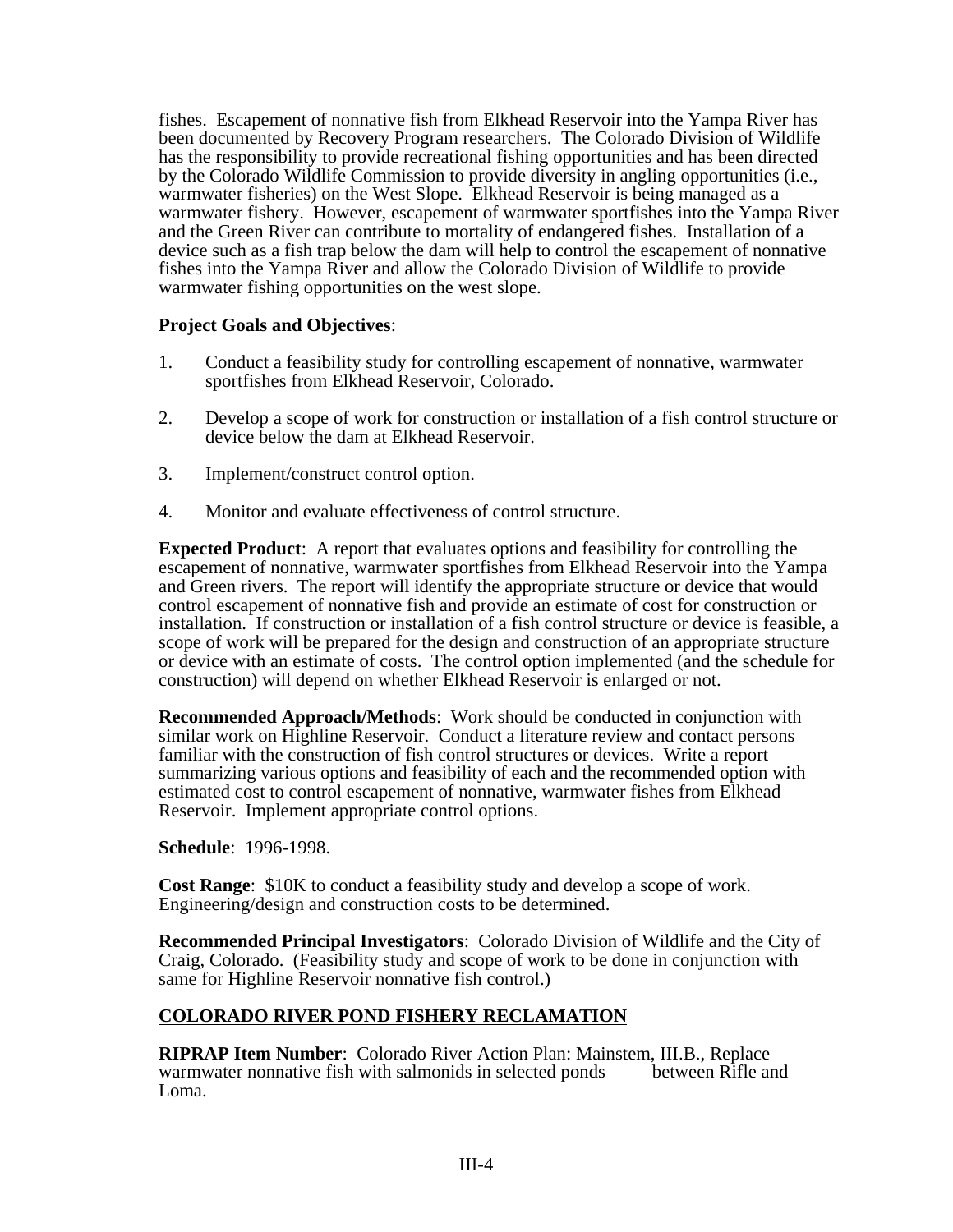**General Project Title**: Replacement of Nonnative, Warmwater Fish Species with Salmonids in Ponds Along the Colorado River.

**Rationale/Problem Statement**: Nonnative fishes constitute 76% of all fish species (42 of 55 species) in the Upper Colorado River Basin. Nonnative fishes constitute a large percentage (95+%) by number and over 90% by biomass. Researchers and participants in the Recovery Program agree that predation and competition by established, self-sustaining populations of nonnative fishes and chronic escapement of nonnative fishes from offchannel impoundments are factors associated with mortality that limits recruitment of endangered fishes. Management (including control) of nonnative fishes is one of five major Recovery Program elements. Control of nonnative fish species will be a major factor in recovery of the endangered fishes and will play a key role in efforts to augment endangered fish stocks and in enhancement/restoration of nursery habitats. Numerous gravel-pit ponds occur along the Colorado River between Rifle and Loma, Colorado that contain nonnative, warmwater fish species. Replacement of these fisheries with salmonid fisheries would reduce the chronic escapement of nonnative, warmwater fishes from ponds having a direct connection to the river. The main goal is to reduce predation and competition by nonnative, warmwater fishes on the endangered fishes in backwaters, embayments, and flooded bottomland habitats.

### **Project Goals and Objectives**:

- 1. Contact State and private landowners who manage or own ponds having direct connections to the Colorado River from Rifle and Loma, Colorado, to determine the feasibility of replacing nonnative, warmwater fisheries with salmonid fisheries.
- 2. Develop cooperative agreements with willing State and private landowners for implementing the replacement of nonnative, warmwater fisheries with salmonid fisheries.
- 3. Develop a scope of work to implement replacement of selected fisheries.
- 4. Replace selected warmwater fisheries with salmonids.
- 5. Follow-up evaluation to ensure warmwater fish have been eliminated and salmonid fishery is successful.

**Expected Product**: A report summarizing the feasibility for replacing nonnative, warmwater fisheries with salmonid fisheries. Cooperative agreements with landowners who are willing to replace existing nonnative, warmwater fisheries with salmonid fisheries. Warmwater fisheries replaced with salmonids.

**Recommended Approach/Methods**: The inventory of ponds having a direct connection to the Colorado River will be made from aerial photographs during 1995. Methods used in the flooded bottomland inventory will be used to determine the sizes of the ponds. Public agencies with ownership of ponds will be identified through personal contacts with land management agencies. Landowners of ponds on private property will be determined from County Clerk records. Personal contacts with private landowners will be made to determine if the owners are willing to willing to convert nonnative, warmwater fisheries with salmonid fisheries.

**Schedule**: 1996

**Cost range**: \$15 K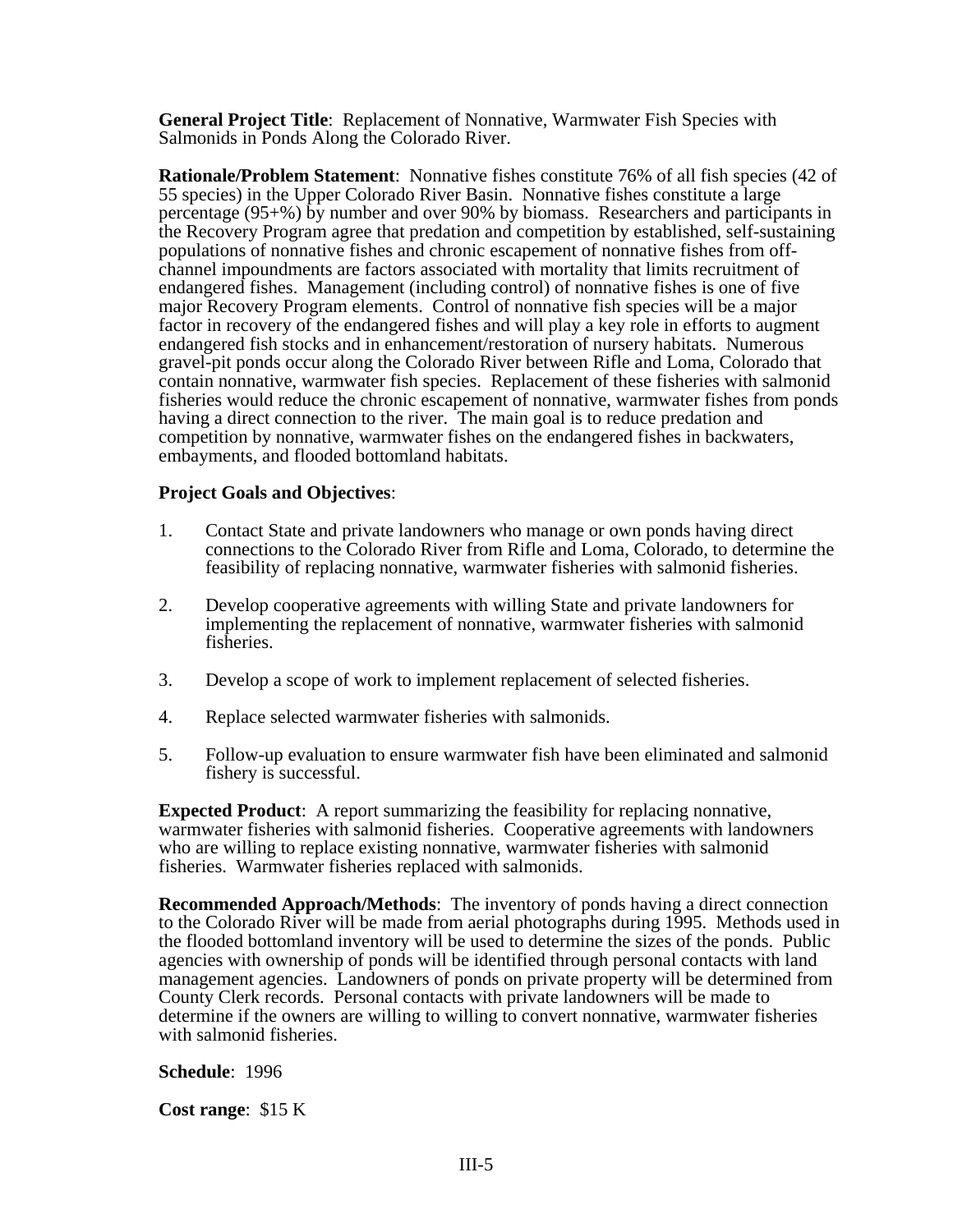**Recommended Principal Investigators**: Colorado Division of Wildlife to contact landowners, develop cooperative agreements with willing landowners, and develop a scope of work that implements replacement of nonnative, warmwater fisheries with salmonid fisheries.

**HIGHLINE RESERVOIR NONNATIVE FISH ESCAPEMENT CONTROL** (see also ELKHEAD RESERVOIR NONNATIVE FISH ESCAPEMENT CONTROL)

**RIPRAP Item Number**: Colorado River Action Plan: Mainstem, III.D. Implement measures to preclude escapement of nonnative fish from Highline Reservoir

**General Project Title**: Feasibility Study to Evaluate Options for Controlling Nonnative Fish Escapement from Highline Reservoir

**Rationale/Problem Statement**: Researchers and participants in the Recovery Program agree that predation and competition by established, self-sustaining populations of nonnative fishes and chronic escapement of nonnative fishes from off-channel impoundments are factors associated with mortality the limits recruitment of endangered fishes. Highline Reservoir has a direct connection with the Colorado River that allows escapement of nonnative, warmwater fish species.

**Project Goals and Objectives**: Control escapement of nonnative, warmwater sportfish into the Colorado River that will aid in the recovery of the endangered Colorado River fishes.

- 1. Conduct a feasibility study for controlling escapement of nonnative, warmwater sportfish from Highline Reservoir, Colorado.
- 2. Develop a scope of work for construction of installation of a fish control structure or device below the dam at Highline Reservoir.
- 3. Design and construct control options.
- 4. Monitor and evaluate effectiveness of control structure.

**Expected Product**: A report that evaluates options and feasibility for controlling the escapement of nonnative, warmwater sportfish from Highline Reservoir into the Colorado River. Scope of work to implement construction or installation of a fish control structure or device at the outlet of Highline Reservoir. Construct/install control structure or device.

**Recommended Approach/Methods**: Work should be conducted in conjunction with similar work on Elkhead Reservoir. Conduct a literature review and contact persons familiar with the construction of fish control structures or devices. Write a summary report that compares various options and the feasibility of these options. The report will identify the preferred option to control nonnative fish escapement from the reservoir. A scope of work for design and construction will be prepared based on the summary report. Appropriate environmental compliance documents will be prepared as a part of the scope of work before construction or alteration of the outlet is made at Highline Reservoir. This reservoir may be drained in 1995 to repair the dam and outlet structure. If drained, appropriate steps should be taken to prevent flushing the nonnative, warmwater sportfish into the Colorado River.

**Schedule**: 1995-1998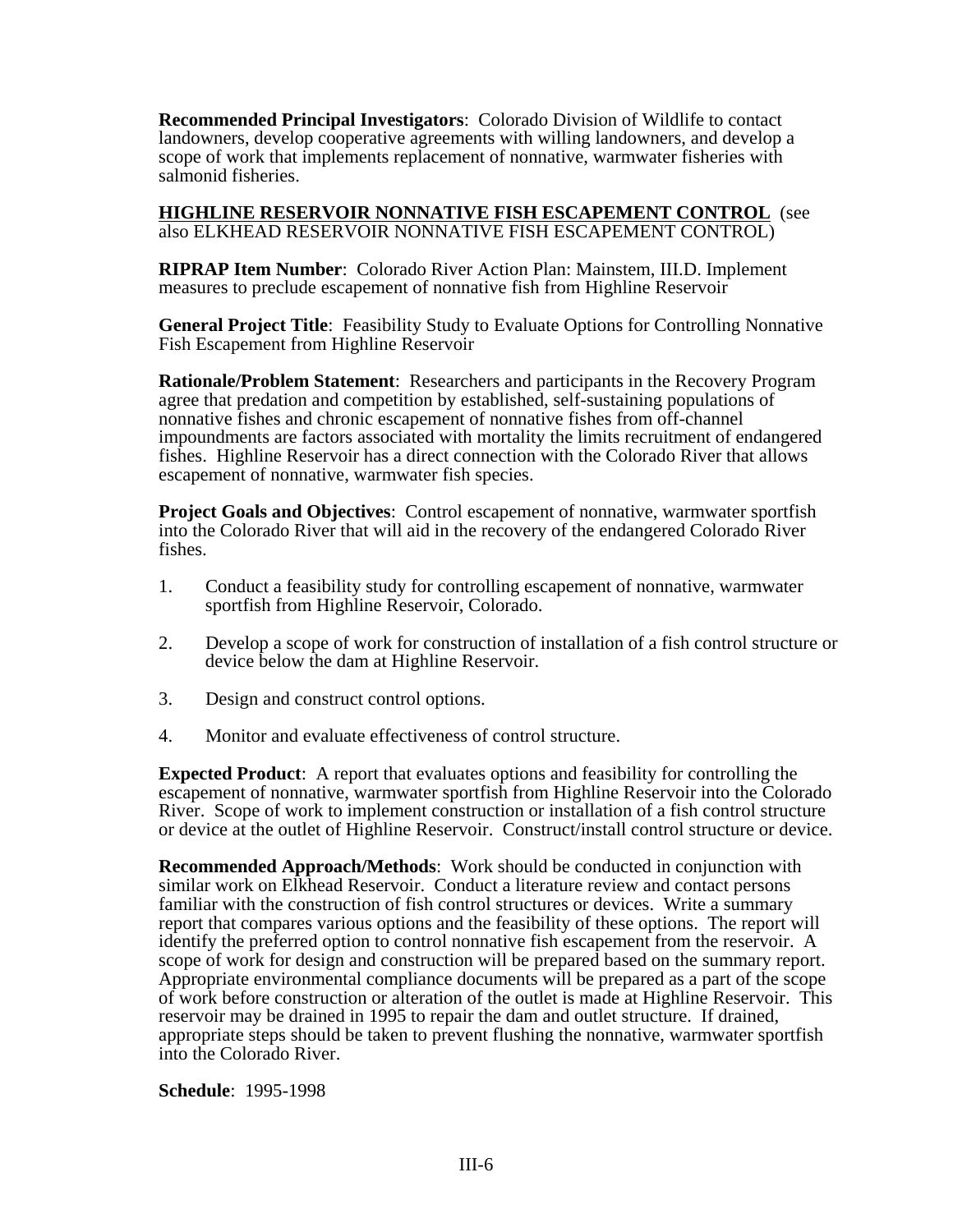**Cost Range**: \$10K to conduct a feasibility study and develop a scope of work.

**Recommended Principal Investigators**: Colorado Division of Wildlife (Feasibility study and scope of work to be done in conjunction with same for Elkhead nonnative fish control.)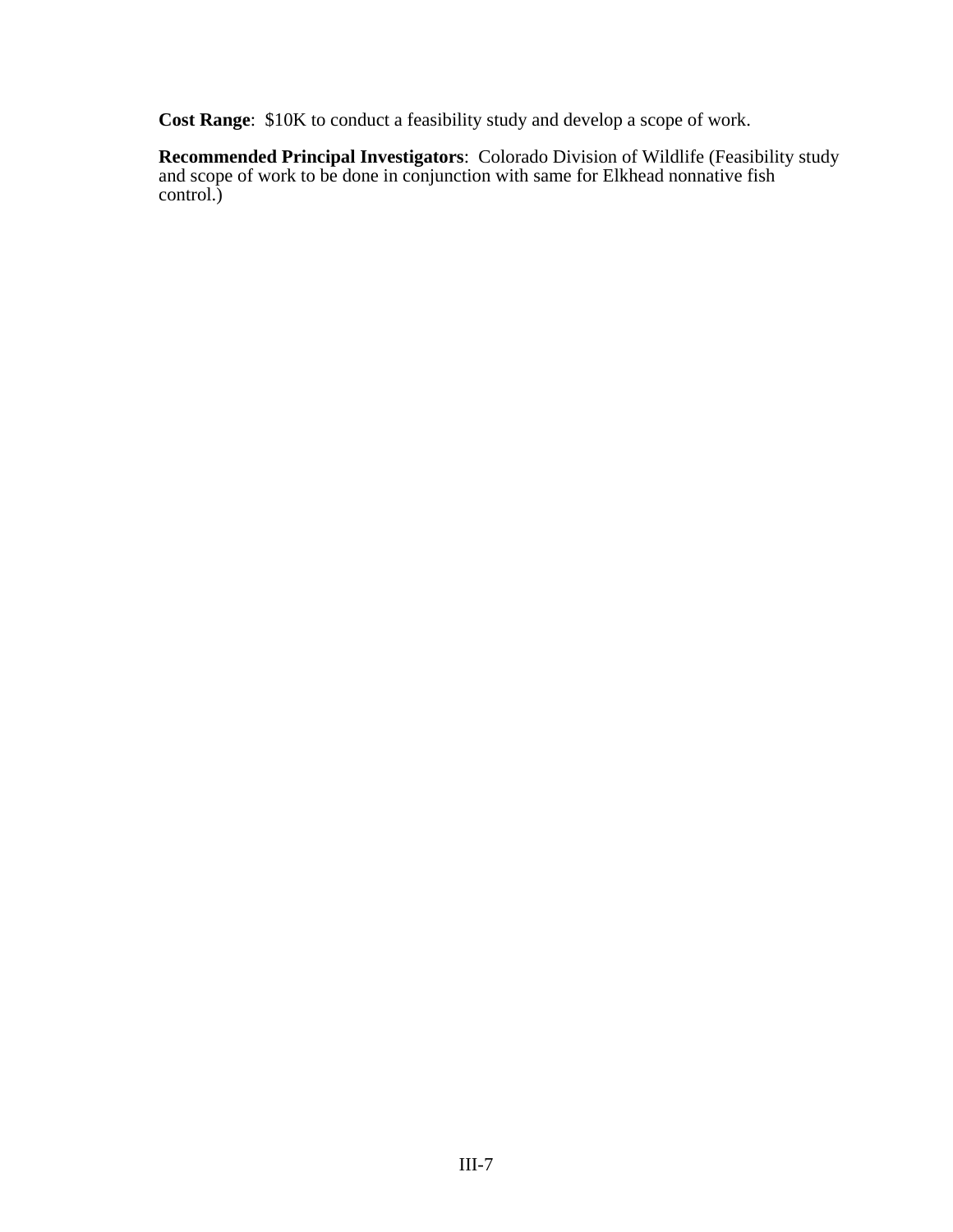# **IV. PROPAGATION & GENETICS MANAGEMENT:**

## *ONGOING PROJECTS*

#### **PROJECTED FY 96 NUMBER TITLE BUDGET**

## **27 RMD8997 GILA TAXONOMY: MTDNA** 122.0

FY 96 work consists of Reclamation allocation of \$122K for mtDNA study through Arizona State University. Staff recommendation: Continue funding to complete project. mtDNA work for FY 96 is under an existing contract. The study will provide information related to speciation and hybridization within the genus Gila. The results will be compared with allozyme and morphometric data from the same fish.

## **63 RMD9596 RAZORBACK BATCH-MARKING** 11.5

No major changes to project scope or budget expected.

## *ONGOING PROJECTS NEEDING REVISION*

### **28 STK89-- PROP./NONNATIVE FISH COORD**. 120.0

Additional funds (\$20K) will be needed to purchase of PIT-tags to mark razorback suckers for Middle Green River and Upper Colorado River broodstocks.

The Coordinator should develop a public involvement plan as part of the FY 1996 scope of work to cover such things as nonnative fish stocking procedures and plans, endangered fish stocking, hatchery construction, and surplus fish disposition, The information and education coordinator is available to assist in developing this plan prior to April 30. Thereafter, the I&E Committee will review the draft plan and make suggestions before it is finalized by the lead agency.

## **29 STK91-- PROP. FACILITIES O&M** 310.0

Discontinue funding of \$36.5K for Research Fish Hatchery at Bellvue, CO. Add \$20K for operation and maintenance at the Wahweap State Fish Hatchery, UT. Scopes of work for operation and maintenance of propagation facilities during FY 1996 at the Ouray Endangered Fish Facility (Responsibility: Fish and Wildlife Service), Horsethief State Wildlife Area (Responsibility: Fish and Wildlife Service), and Wahweap State Fish Hatchery (Responsibility: Utah Division of Wildlife Resources) will be compiled by the Propagation and Nonnative Fish Coordinator into an overall propagation operation and maintenance scope of work. It is assumed that \$220K for operation and maintenance of the Ouray Endangered Fish Facility will be provided by the Fish and Wildlife Service.

#### **31 RMD9100 CHEMORECEPTION** 80.2

Revise scope of work to reflect changes in procedures to correct problems with growing fish to maturity (some fish will be placed at Wahweap). Imprinting responses of mature Colorado squawfish and razorback suckers will be tested in the spring and summer of 1996; a report summarizing the results will be due December 15, 1996.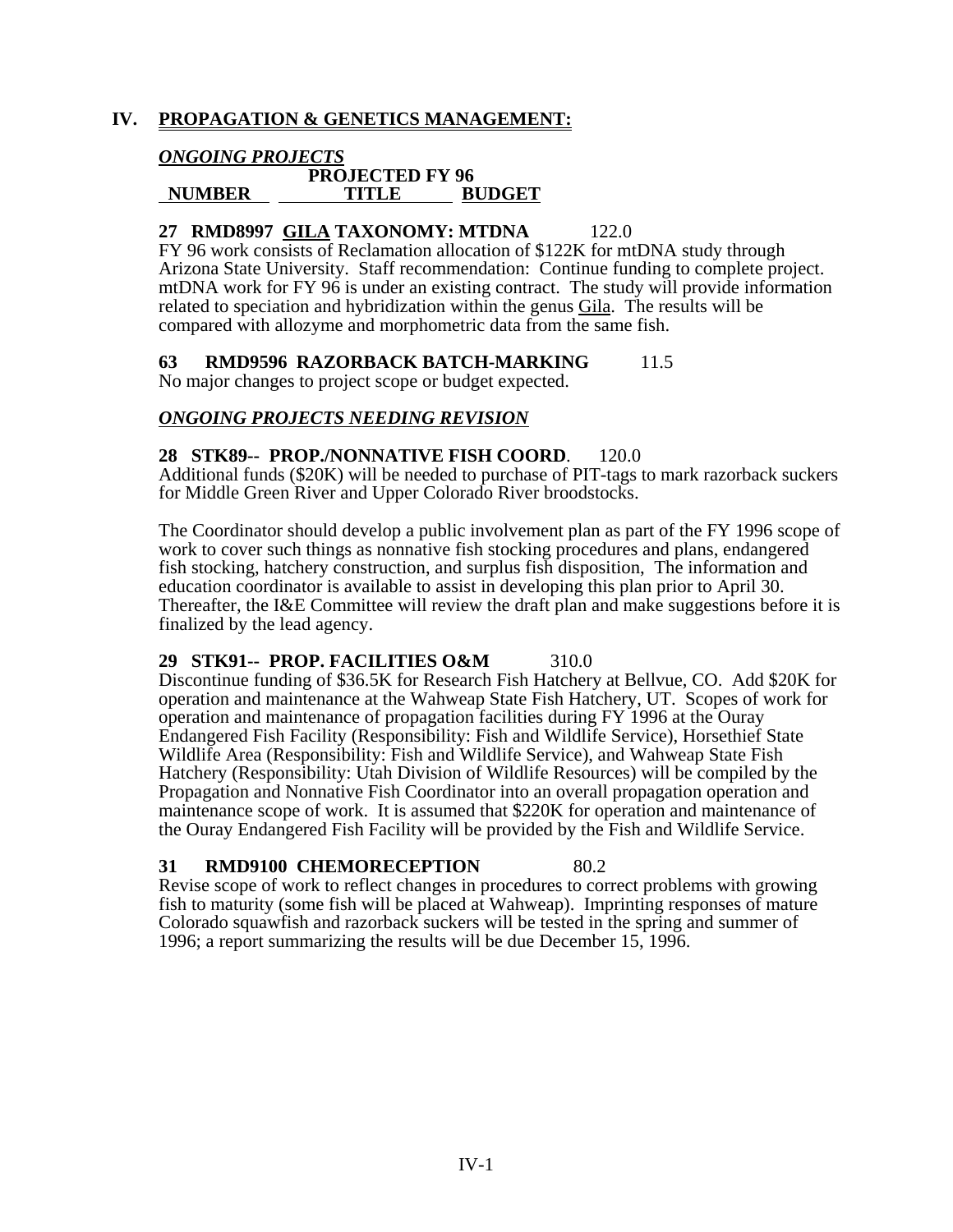# **50 STK9496 EXPERIMENTAL RAZORBACK STOCKING** 25.0

Revise scope of work to reflect reduced effort in tracking radio-tagged fish and additional work to monitor razorback suckers released in FY 95 to evaluate survival related to size at time of release.

# **CAP7 CAP9498 PROP. FACILITIES CONSTR.** 2,500.0

Scopes of work for development of propagation facilities will be revised based on feasibility/engineering design studies. Scopes for the Ouray Endangered Fish Facility (responsibility: Fish and Wildlife Service), Craig Municipal Facilities (responsibility: City of Craig), and Wahweap State Fish Hatchery (responsibility: Utah Division of Wildlife Resources) will be compiled by the Propagation and Nonnative Fish Coordinator into an overall endangered fish propagation facilities construction scope of work.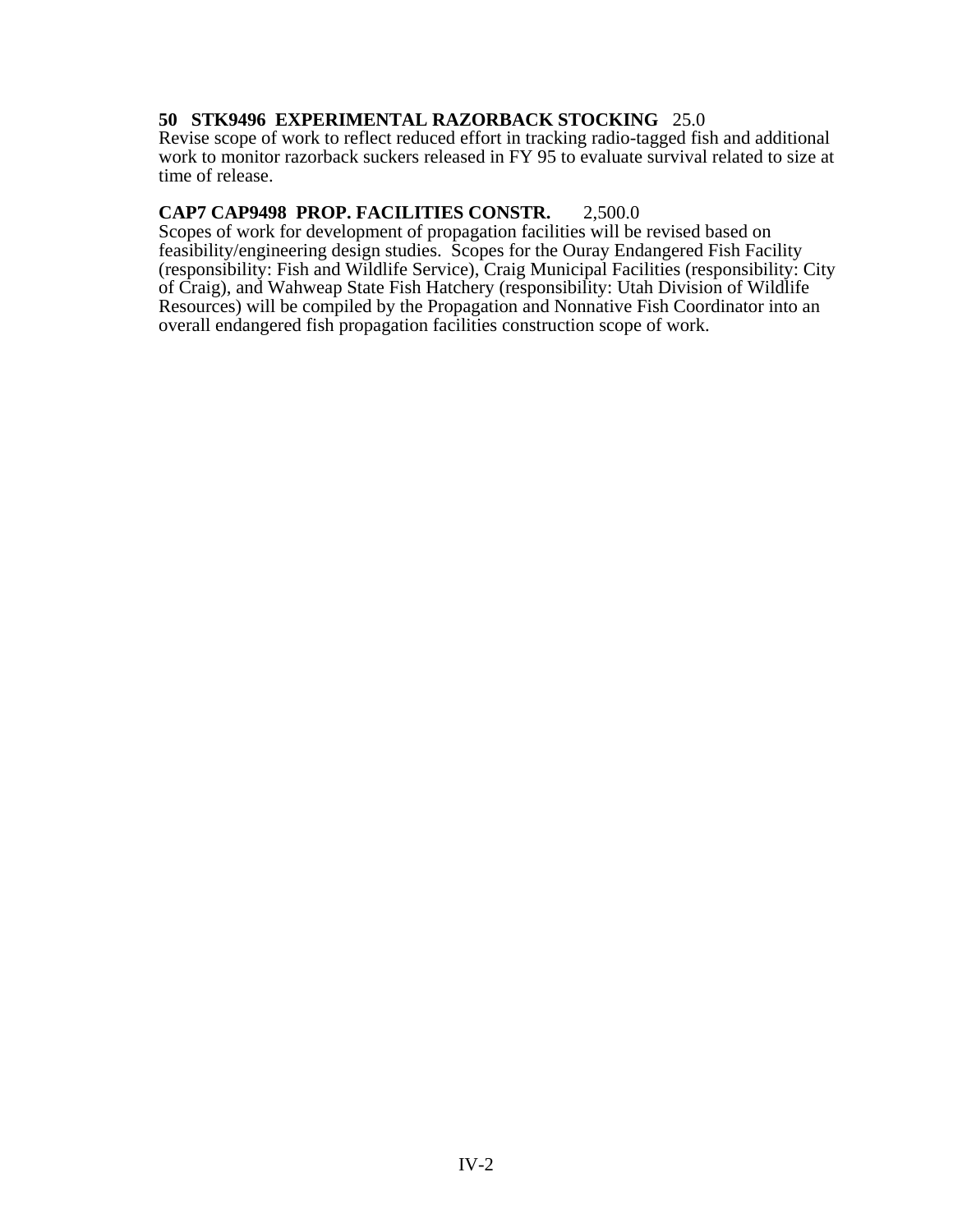# **V. RESEARCH, MONITORING, & DATA MANAGEMENT:**

# *ONGOING PROJECTS*

| <b>NUMBER</b> | <b>PROJECTED FY 96</b><br>TITLE            | <b>BUDGET</b> |      |
|---------------|--------------------------------------------|---------------|------|
| 15.           | <b>RMD/89-- LARVAL FISH IDENTIFICATION</b> |               | 70.O |
| 16.           | <b>RMD/85-- DATA MANAGEMENT</b>            |               | 27.4 |
|               |                                            |               |      |

**22 RMD/85-- STANDARDIZED MONITORING PROGRAM** 128.3

# *ONGOING PROJECTS NEEDING REVISION*

**55 RMD/9495 INTERIM MGMT. OBJECTIVES** Unknown According to the FY 95 proposal, the continuation of this study will begin 1/1/95 and end 12/1/95, at a cost of \$44,630. An FY 96 scope of work needs to be developed to for the portion of the project that will extend beyond September 30, 1995, and any revisions in the schedule will need to be identified. The Program Director's Office (i.e., the new instream flow coordinator) will be taking over responsibility for this project.

IMO's should be developed for nonnative species as well. Status indices are needed for "problematic" nonnative species (e.g., red shiners), to evaluate recovery activities. An ideal recovery action would benefit the endangered fishes at the expense of nonnative species.

### **ID DEFICIENCIES IN LIFE HISTORY INFO.** Unknown

Data have been collected for a number of years in attempts to describe the life history requirements of the endangered fishes. Results have given us a clearer picture of those species' and the factors which may have contributed to their decline. Assuming that IMO's are developed which will help us monitor the status and trends of Upper Basin fishes, and evaluate recovery activities, a need exists to develop an FY 96 scope of work to identify deficiencies in life history information which will address the IMO's.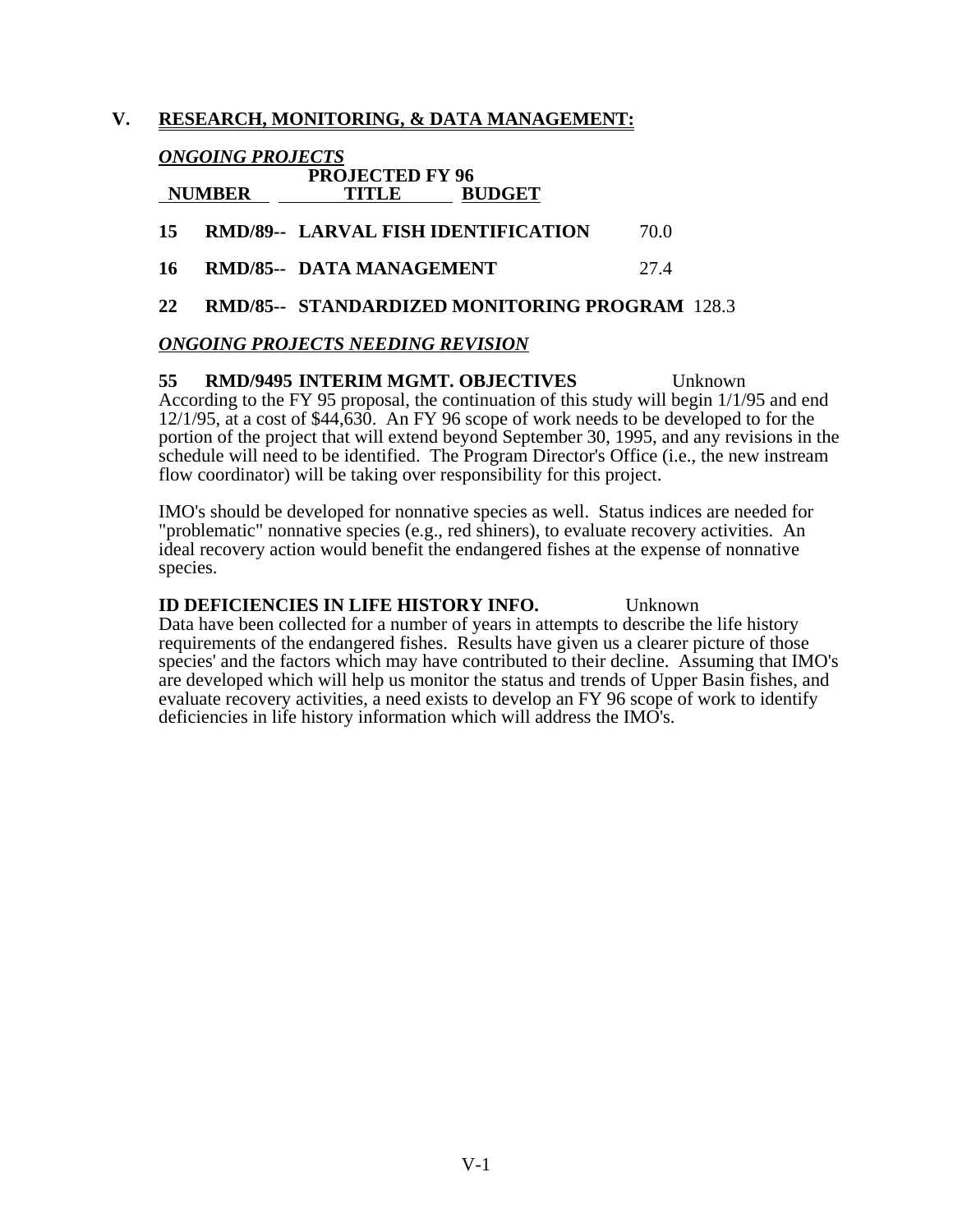# **VI. INFORMATION, EDUCATION, & PUBLIC INVOLVEMENT:**

## *ONGOING PROJECTS*

#### **PROJECTED FY 96<br>TITLE BUDGET NUMBER TITLE BUDGET**

## **12 NNA/89-- GENERAL INFORMATION AND EDUCATION** 85.0

Ongoing activities of the I&E program include newsletter production and distribution, managing media relations, writing news releases and op-ed pieces (guest editorials), arranging public meetings and presentations, maintenance and coordination of signs and displays, reprinting of the brochure and possibly the poster and creating the annual Congressional briefing packet. Also will explore feasibility of working with the new Denver aquarium to produce an exhibit on endangered fish. (Contractors will be used to produce some of these products, in order to devote 25 percent of the I&E Coordinator's time to project-specific public involvement activities as described below.)

#### **12A NNA/89-- PROJECT-SPECIFIC PUBLIC INVOLVEMENT** 20.0

For the activities identified below, the Information and Education Coordinator will work with the designated lead agencies to develop and implement public involvement plans, which will be reviewed by the I&E Committee. This budget item covers 25 percent of the I&E Coordinator's time, plus necessary travel and expenses involved in working with lead agencies on these projects, which are as follows:

\* Flooded bottomland restoration (site restoration, contaminant issues). Lead: Recovery Program, flooded bottomland coordinator.

- \* Non-native fish stocking (stocking procedures, stocking plans). Lead: Fish and Wildlife Service; Colorado, Utah and Wyoming wildlife agencies.
- \* Endangered fish propagation (fish stocking, hatchery construction, fish disposition).

Lead: Recovery Program, endangered fish propagation coordinator.

- \* Yampa River/Elkhead Reservoir issues. Lead: Colorado River Water Conservation District.
- \* Ruedi Reservoir water allocation. Lead: Bureau of Reclamation, Loveland office.
- \* 15-mile reach/Grand Valley fish passage. Lead: Bureau of Reclamation.
- \* Aspinall/Blue Mesa releases/Redlands fish ladder. Lead: Bureau of Reclamation.
- \* Non-native fish removal, Gunnison River. Lead: Fish and Wildlife Service, Colorado Division of Wildlife.
- \* Non-native fish removal, Yampa River. Lead: Fish and Wildlife Service, Colorado Division of Wildlife.
- \* Flaming Gorge Dam releases. Lead: Bureau of Reclamation.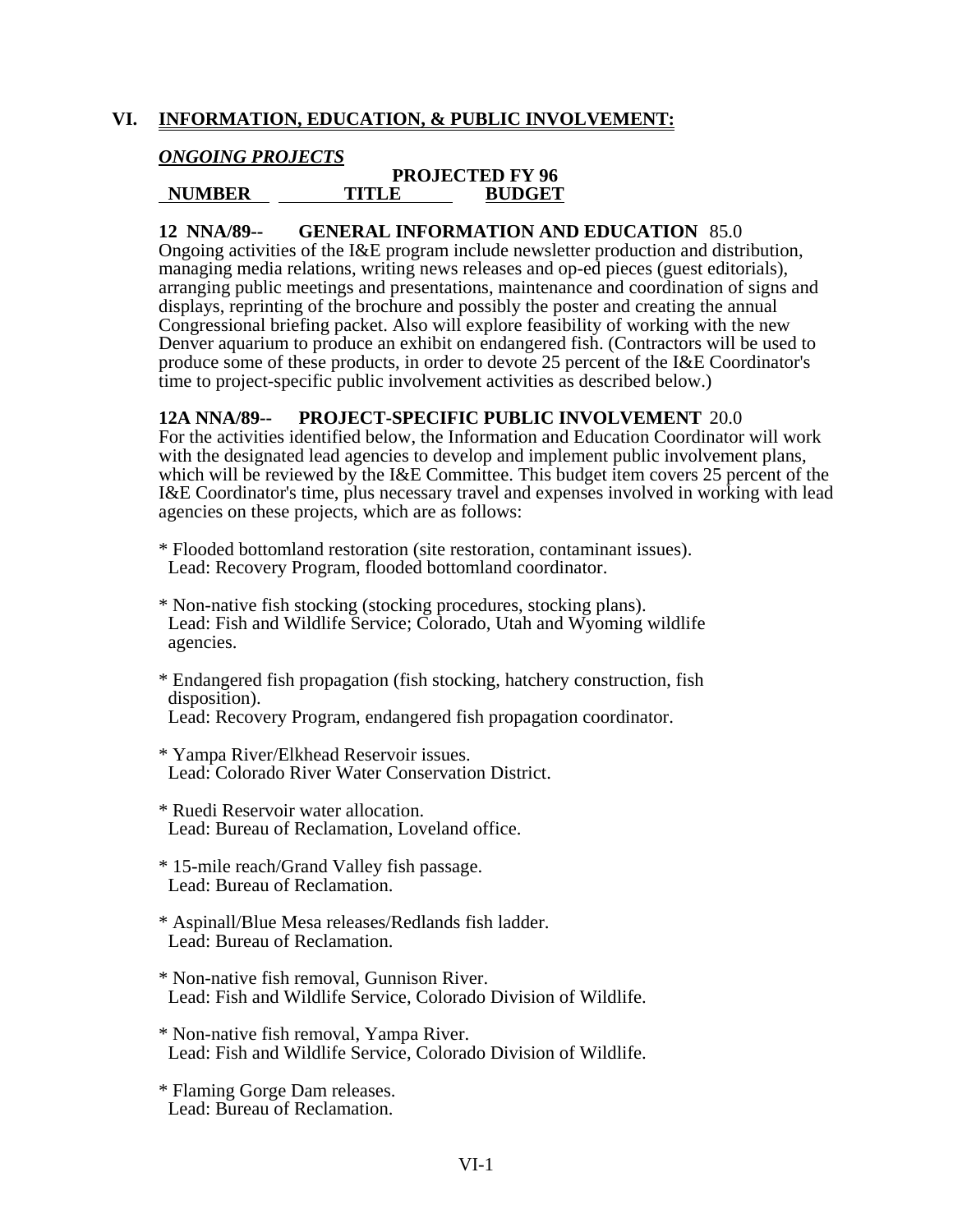\* Colorado in-stream flow appropriations. Lead: Colorado Water Conservation Board.

- \* Utah in-stream flow appropriations. Lead: Utah Division of Wildlife Resources.
- \* Coordinated reservoir operations, upper Colorado River. Lead: Bureau of Reclamation.
- \* Grand Valley water management. Lead: Bureau of Reclamation.
- \* Silt operations. Lead: Bureau of Reclamation.
- \* Collbran operations. Lead: Bureau of Reclamation.
- \* Recovery Program management (funding/legislation). Lead: Recovery Program Director.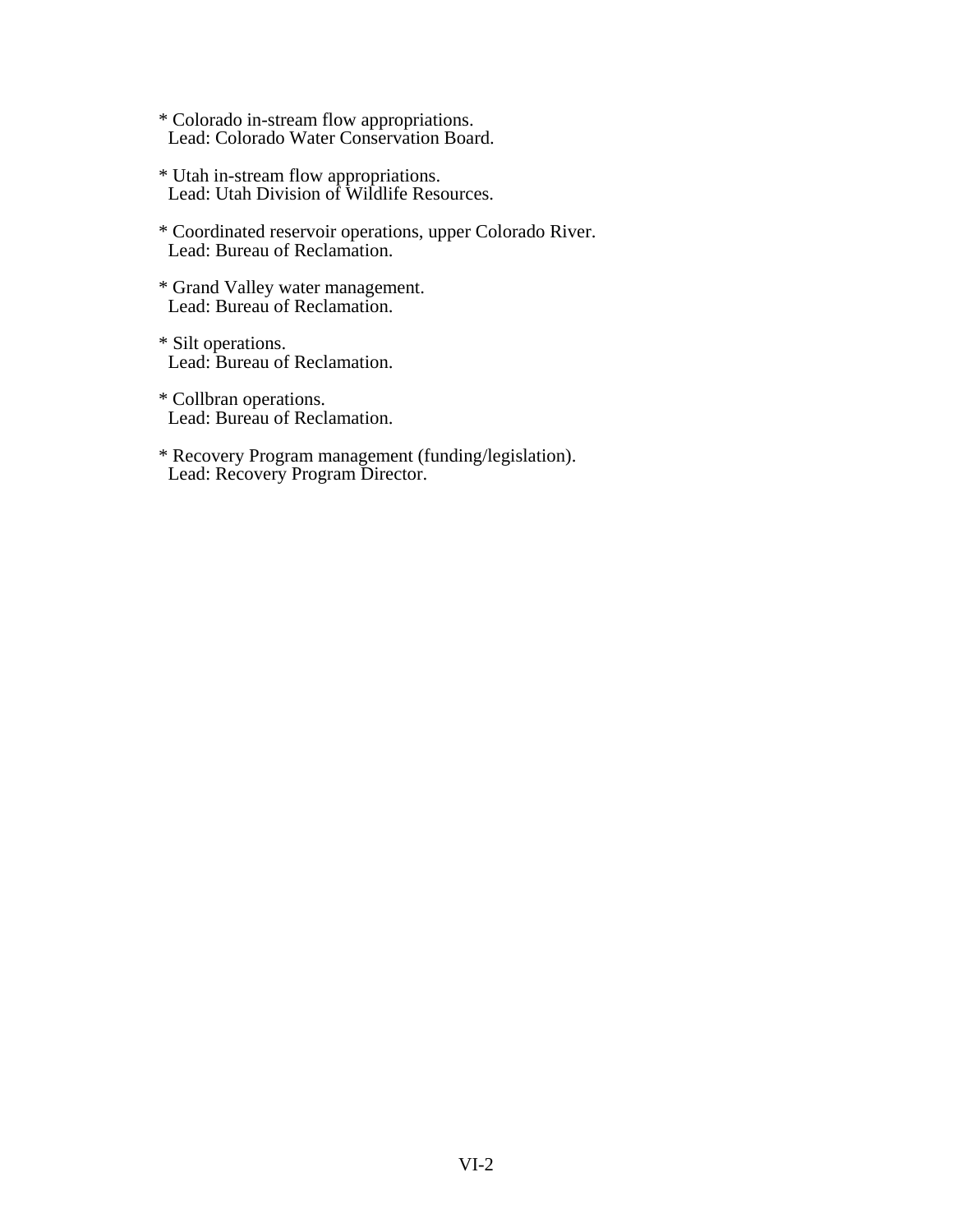# **VII. PROGRAM MANAGEMENT:**

#### *ONGOING PROJECTS*  **PROJECTED FY 96 NUMBER TITLE BUDGET**

# **5 PMG/94-- WYOMING PROGRAM MANAGEMENT** 13.9

PI recommends developing a mechanism to prioritize the RIPRAP.

# *ONGOING PROJECTS NEEDING REVISION*

# **1 PMG/88-- UTAH PROGRAM MANAGEMENT** 61.8

Utah should develop a public involvement plan for Utah instream flow protection as part of the FY 1996 scope of work, The information and education coordinator is available to assist in developing this plan prior to April 30. Thereafter, the I&E Committee will review the draft plan and make suggestions before it is finalized by the lead agency.

# **2 PMG/88-- B. RECLAMATION PROGRAM MGMT.** 150.0

Reclamation (Loveland office) should develop public involvement plans for Ruedi releases as part of the FY 1996 scope of work, The information and education coordinator is available to assist in developing this plan prior to April 30. Thereafter, the I&E Committee will review the draft plan and make suggestions before it is finalized by the lead agency.

**3 PMG/88-- SERVICE PROGRAM MANAGEMENT** 470.0 (estimate) PI's recommend at least a 1/2-time budget assistant to support Program Director's Office which is being moved from Regional Office which currently provides minimal support. FY 96 budget estimate revised from original 490K estimate based on: no cost for moving office or moving instream flow coordinator in FY 96, expected reduced peer review costs (~\$10K) in FY 96, addition of 1/2-time budget asst., 5% cost-of-living increase. Scope of work also should address implementation and management of an electronic communication system for the Recovery Program.

The Program Director's office should develop a public involvement plan for long-term funding and legislation as part of the FY 1996 scope of work, The information and education coordinator is available to assist in developing this plan prior to April 30. Thereafter, the I&E Committee will review the draft plan and make suggestions before it is finalized by the lead agency.

# **4 PMG/88-- COLORADO PROGRAM MANAGEMENT** 297.41

The Colorado Water Conservation Board should develop a public involvement plan for Colorado instream flow protection activities as part of the FY 1996 scope of work, The information and education coordinator is available to assist in developing this plan prior to April 30. Thereafter, the I&E Committee will review the draft plan and make suggestions before it is finalized by the lead agency.

 <sup>1</sup> FY 95 amount. No FY 96 funding estimate was provided in the FY 95 scope of work. Flow protection activities should be put in separate scope of work in FY 96, so a smaller amount should be shown for Program Management in FY 96.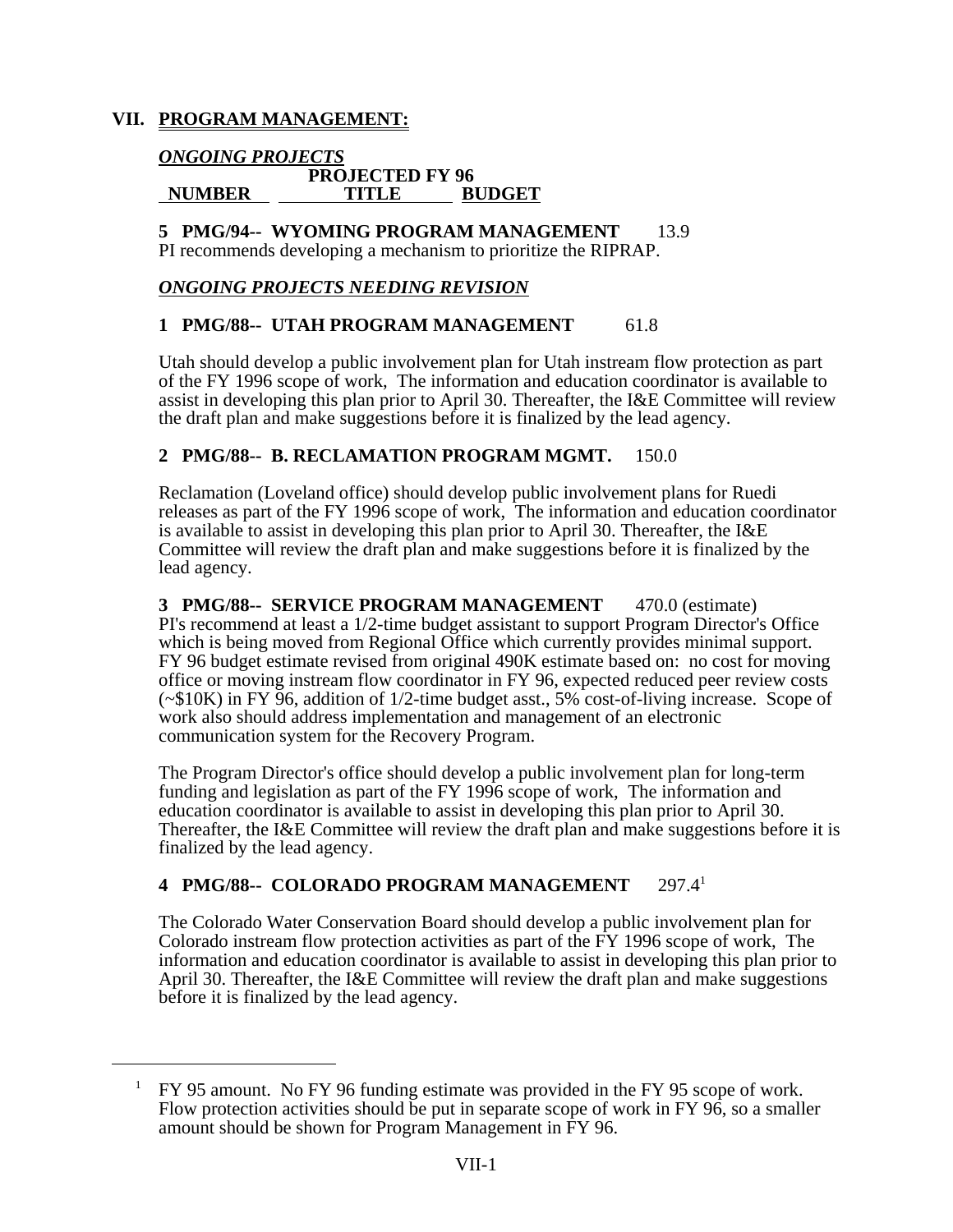# **APPENDIX A: DIRECTIONS FOR PUBLIC INVOLVMENT PLAN PREPARATION**

Each public involvement plan should include the following sections (\*the following may be revised following review by the public involvement trainer):

- 1. Issue: Please briefly describe the Recovery Program activity/project.
- 2. Background: Identify the affected publics, and their concerns and needs and describe the public involvement activities that have taken place so far.
- 3. Goals, objectives and tactics:

Goal: Please identify the overall goal of the Recovery Program activity or project, such as, "To contribute to recovery of endangered fish by constructing a fish ladder at Redlands Diversion Dam."

Objective: The objective should identify the results desired in terms of public involvement/public relations, such as, "To increase support for the fish ladder by implementing at least two actions requested by the Redlands Board by summer 1995."

Strategy: Identify the methods that will be used to involve the public or publics. Examples include public meetings, individual meetings, open house, direct mail, newsletter article, media relations, etc.

Tactics: Describe the specific activities to be conducted for each identified strategy. For example, "Present status reports on the fish ladder construction and environmental assessment at Redlands' Board meetings."

- 4. Schedule: Specify dates for accomplishing each tactic.
- 5. Coordinator: Identify the person from your agency who will coordinate this tactic.
- 6. Budget: List the costs associated with this activity for which funding is requested from the Recovery Program.
- 7. Evaluation: Describe how this plan will be evaluated. Methods include specific actions taken; public attendance at meetings and open houses; results of written surveys or evaluations by targeted publics; content of citizen letters and letters to the editor; positive news stories; etc. The point is to try to answer the question "How did we do?"